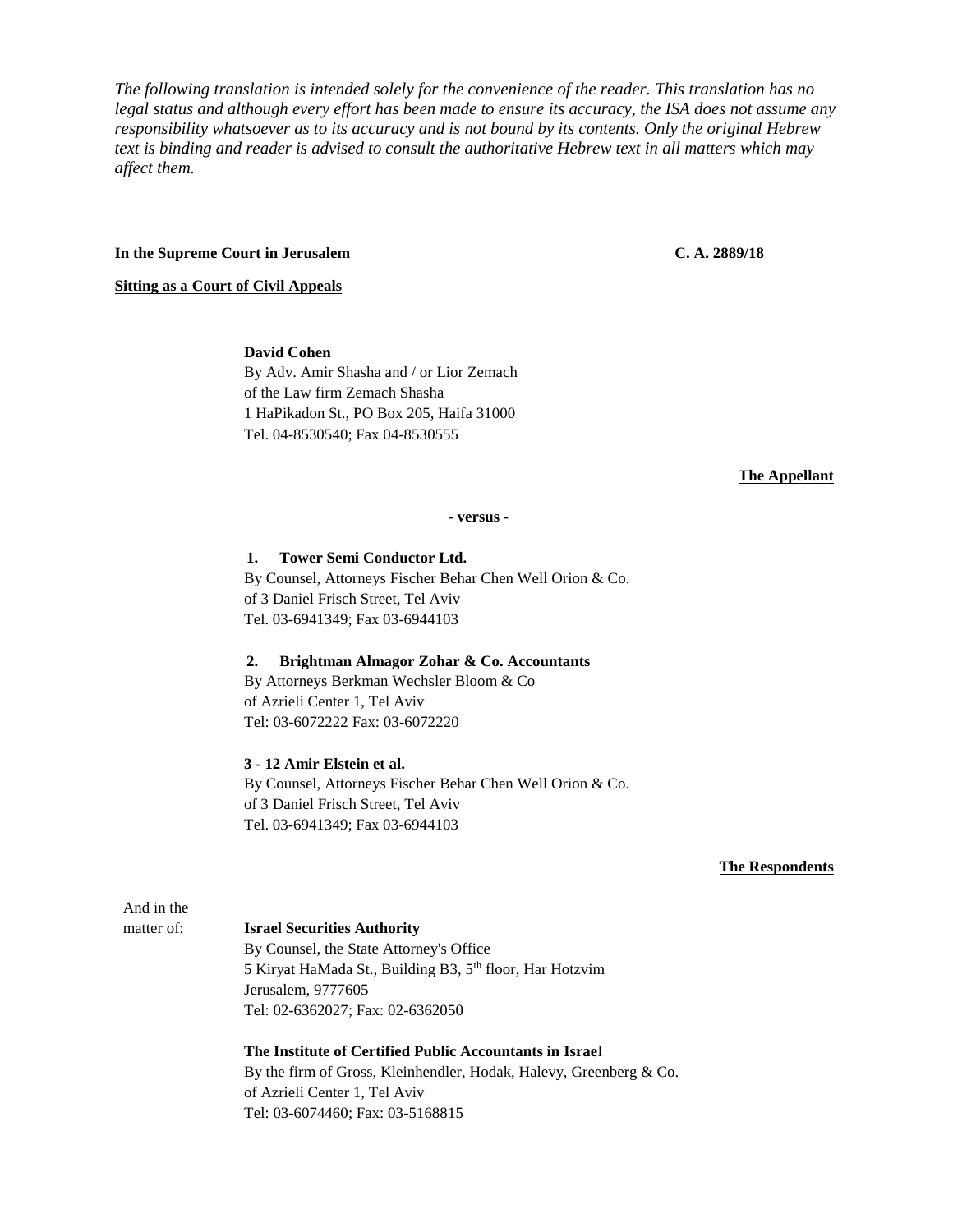# **Main arguments on behalf of the Securities Authority**

In accordance with the ruling of the Honorable Court dated 26.6.2018, the Israel Securities Authority (hereinafter: the "Authority") is pleased to submit to the Honorable Court the main arguments on behalf thereof with respect to the question that has arisen within the context of the file in the heading, as follows: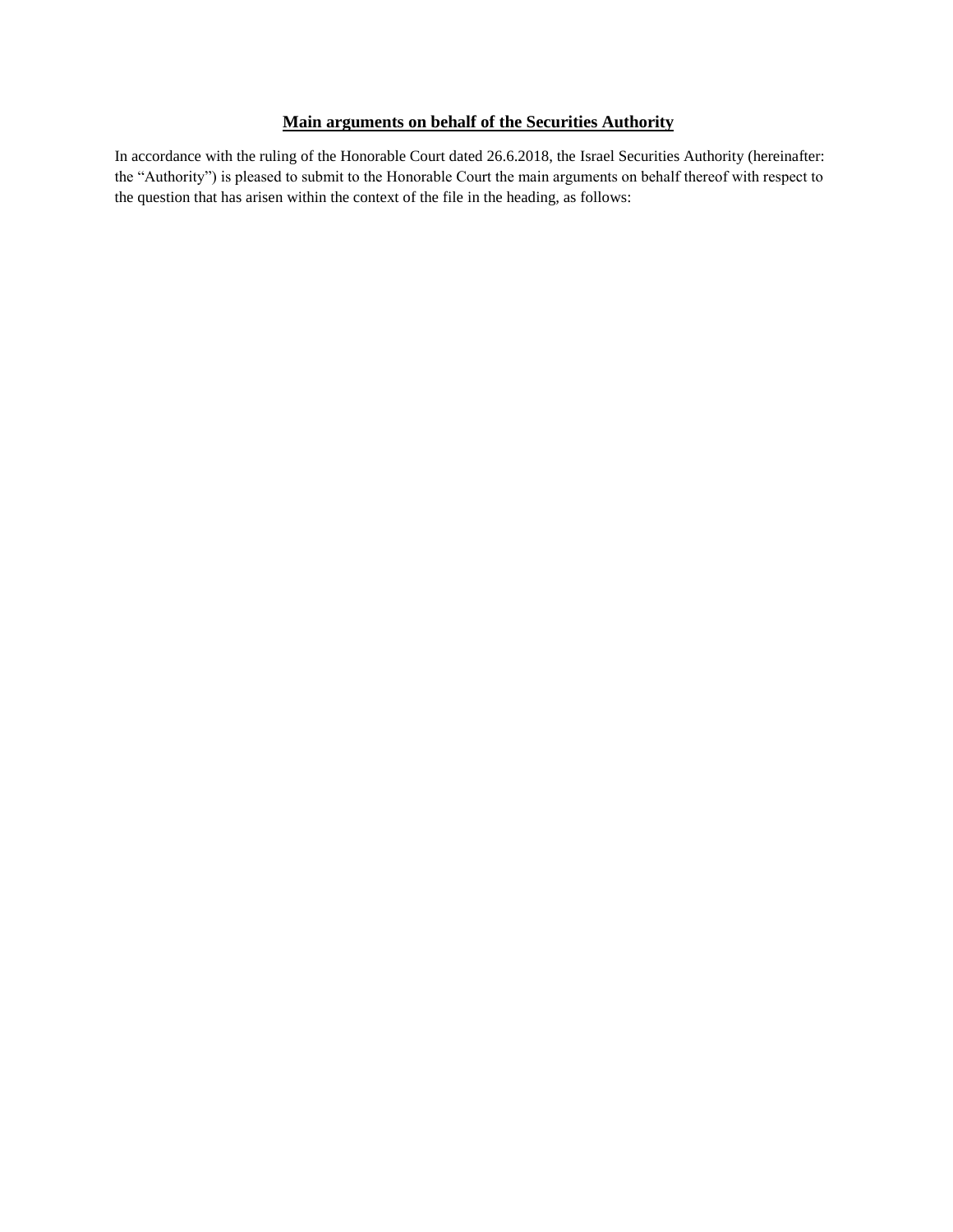# **A. Preamble**

- 1. We are dealing with an appeal against the judgment of the Tel Aviv District Court (Judge Khaled Kabov in P.A. 44775-02-16 dated 7.11.2017, as well as his complementary judgment in respect of the same procedure dated 20.2.2018, within the context of which the Honorable Court of First Instance rejected the Appellant's application to approve a class action lawsuit against Respondents 1-12, claiming that misleading reports were included in the Financial Statements of Respondent 1 (hereinafter: "**Tower**"), a company registered to trade on the US Stock Exchange and also the Tel Aviv Stock Exchange, within the context of a dual listing arrangement.
- 2. The central questions that were raised in the Court of First Instance, and even in this appeal are, firstly: **what is the applicable law in relation to the civil liability for reports of dual listing companies** (hereinafter also: "**dual companies**") and secondly: **what is the applicable law in relation to the civil liability of Accountants who audit Reports of dual listing companies?** In respect of these two questions, the Court of First Instance ruled that foreign law is applicable, and not Israeli law.
- 3. The answer to the questions under discussion might have an extensive impact on the activities of the Stock Exchange in Israel, which constitutes an important economic basis for the Israeli economy, as well as having an impact on the investing public in Israel. The Authority filed a position on its behalf in Tel Aviv (Cent. District) 22300-05-15 **Moshe Haight v. Verifone Holdings, Inc.** (hereinafter: the "**Verifone matter**") within the context of which a question was posed which is similar to the first question which arose in our case, and a position was also filed in the proceedings before the Court of First Instance in respect of the second question that arises in our case.
- 4. The two positions which were submitted on behalf of the Authority remain unchanged. In essence, the position of the Authority is that the rules of civil liability which are applicable to dual listing companies in connection with the disclosure which they provide in accordance with the foreign law are the rules of civil liability of foreign law. In light of the ruling of this Honorable Court on the submission of the main arguments in this appeal, this position will be explained herein below, by means of integrating the main points as these were presented in the positions submitted on behalf of the Authority in the aforementioned instances.
- 5. It will be clarified that this position does not address the factual disputes between the parties, and it focuses on the legal matters which are under discussion. Of course, if the Authority does not take a position on any particular subject this should not be viewed as an indication of the position of the Authority in respect thereof.
- 6. The order of argument of this position shall be as follows: in the **second chapter** we shall present in brief the dual listing arrangement and the background to the establishment thereof; **in the third chapter** we will examine the legislative arrangement, the language and purpose of it, and we will clarify the position of the Authority in relation to the Law applicable to the civil liability of a dual listing company; **in the fourth chapter** we will present the position of the Authority relating to the applicable law with respect to the civil liability of the Auditors of a dual company.

## **B. The dual listing arrangement - background**

## **B. 1. The purpose of the dual listing arrangement and the assumptions on which it is based.**

- 7. The dual listing arrangement is cemented in Chapter E.3 of the Securities Law, 5729-1968 (hereinafter: the "**Law**" or "**Securities Law**"), which became valid in 2000.
- 8. The dual listing arrangement was enacted against the background of globalization processes and the application of many Israeli companies - primarily in the field of technology - to raise capital on the Stock Exchanges in the U.S.A. instead of registering to trade and raise capital on the Tel Aviv Stock Exchange. The Brodet Commission - which was appointed to examine whether it is feasible to facilitate listing securities trading, and the reports of companies listed for trading on the Stock Exchange outside of Israel - determined that this 'migration' left a local market which is unattractive to investors, and is characterized by low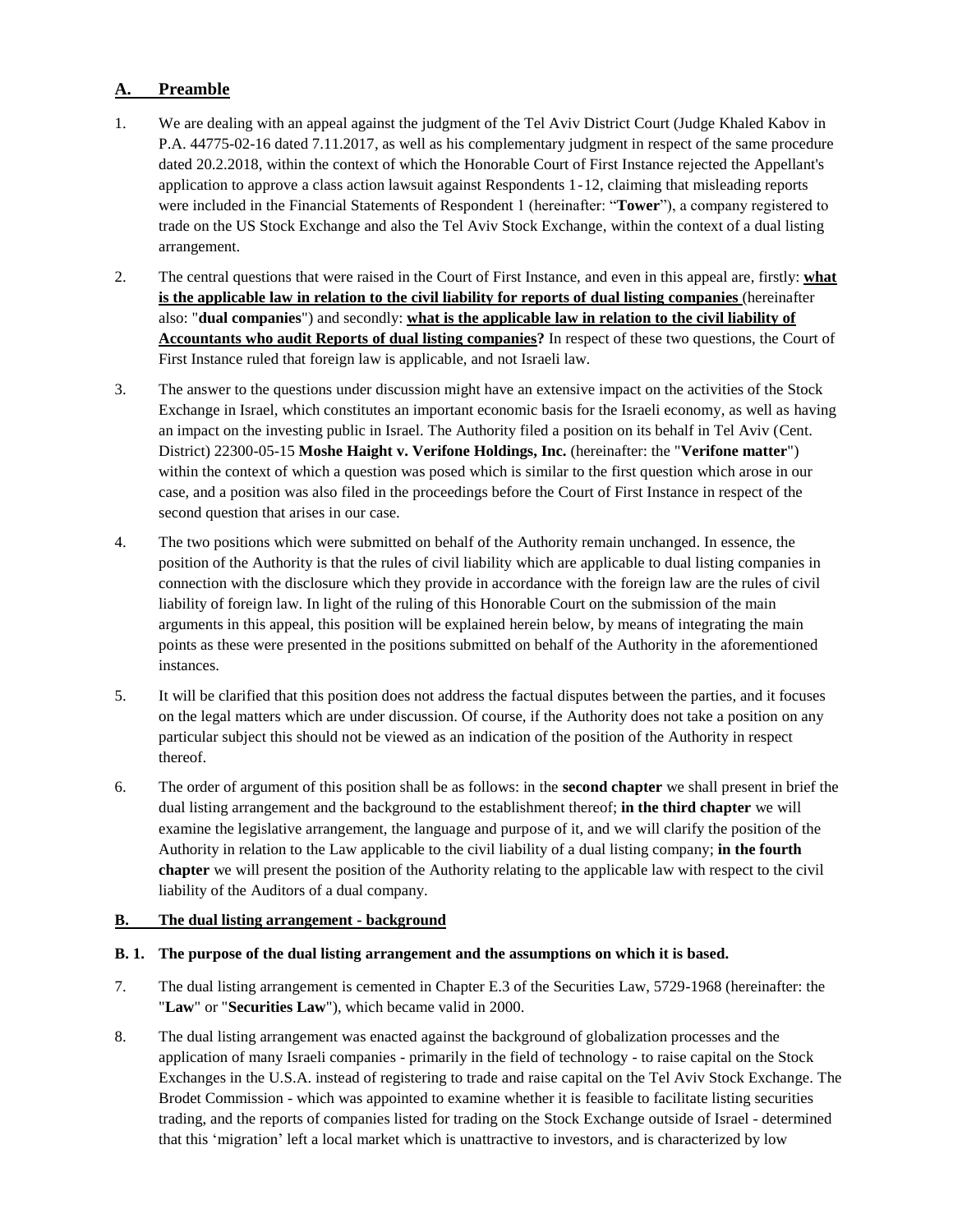marketability, resulting in the Tel Aviv Stock Exchange not being able to effectively fulfill its role as an instrument for raising capital (the Israel Securities Authority **Report of the Commission for dual listing of Securities**, page 7 (5758-1998).

- 9. Accordingly, the purpose of the dual listing arrangement was to expand the number and range of companies that are traded on the Tel Aviv Stock Exchange, to ensure that significant companies in the economy will be traded on it, and to increase the volume of trade on the Stock Exchange. This can be achieved by encouraging Israeli companies that have already registered for trading overseas to register for trading in Tel Aviv as well. The encouragement will be expressed by providing considerable easement of the burden involved in registering for trade on the Tel Aviv Stock Exchange for the securities of those companies, primarily by means of providing the possibility for companies to be included in the arrangement for reporting in accordance with the provisions of the foreign law. Thus, the disclosure requirements of only one legal system will be applicable for them, and not of two legal systems at the same time.
- 10. The purpose of encouraging and developing the Israeli capital market was unequivocally at the foundation of the recommendations of the Brodet Commission, and the changes that took place in the arrangement during the legislation thereof also honed the importance of the aforementioned purpose. From the report of the Commission it is possible to learn about the principles on which the recommendations of the Commission were based, which teach us about this approach:

*"The provisions of local law do not offer access of foreign companies to the local market and are no longer suitable in their current format for companies that have broken through the borders of the country and have already reached global markets. These authorities standing aside while fortifying the provisions of these laws might leave Israel and its capital market well protected from foreign invasions; however, isolated from both companies and from investors from around the world***" (**Securities Authority, **Report of the Commission for dual listing of Securities,** p. 14 (5758))**.**

- 11. It was assumed that only few companies, if at all, would agree to simultaneously implement the provisions of the Securities Law in accordance with two legal systems. The complexity of the Securities Law and the inevitable differences in the various legal systems - including the language of reporting, the reporting dates, the contents of the reporting as these are reflected in legislation, case law and enforcement by the authorities - make the attempt to maintain two legal systems simultaneously difficult and complex in the extreme. This is the reason for the reliefs which are provided by the dual listing arrangement.
- 12. Another purpose of the dual listing arrangement was to protect the investing public. In this context, the assumption was that the protection of the Israeli investor public would be achieved by means of including in the arrangement of first-class Stock Exchanges around the world, for which a number of "circles" exist, the main ones amongst them being: the quality of the disclosure requirements for the foreign Stock Exchange; the quality of the foreign supervision; and the discipline of the foreign Stock Exchange market. In addition to dependence on the protection of investors in the foreign Stock Exchange, the dual listing arrangement determines within its context a number of additional mechanisms of protection, such as requiring a prospectus to raise funds for a dual listing company (as opposed to listing for trading of securities); agreement to determine the provisions for additional disclosure in regulations; and giving the Securities Authority certain supervisory powers.
- 13. Adopting the dual listing arrangement, the legislature reconciled with gaps between the format of reporting of those companies which are traded in Israel only, and the reporting format of companies which are traded on another major Stock Exchange. In this matter the legislature has spoken in relation to the considerable economic importance and on the matter of the need that the capital market and the investing public in Israel have for the dual listing arrangement.
- 14. On the part of the investors, the dual listing arrangement provides direct access to invest in leading companies, diversifies the channels of investment in securities, increases the liquidity of investment in companies, positively impacts the value of securities and reduces the costs of investment. On the part of the companies the dual listing arrangement provides wider availability of capital and an increase in the investor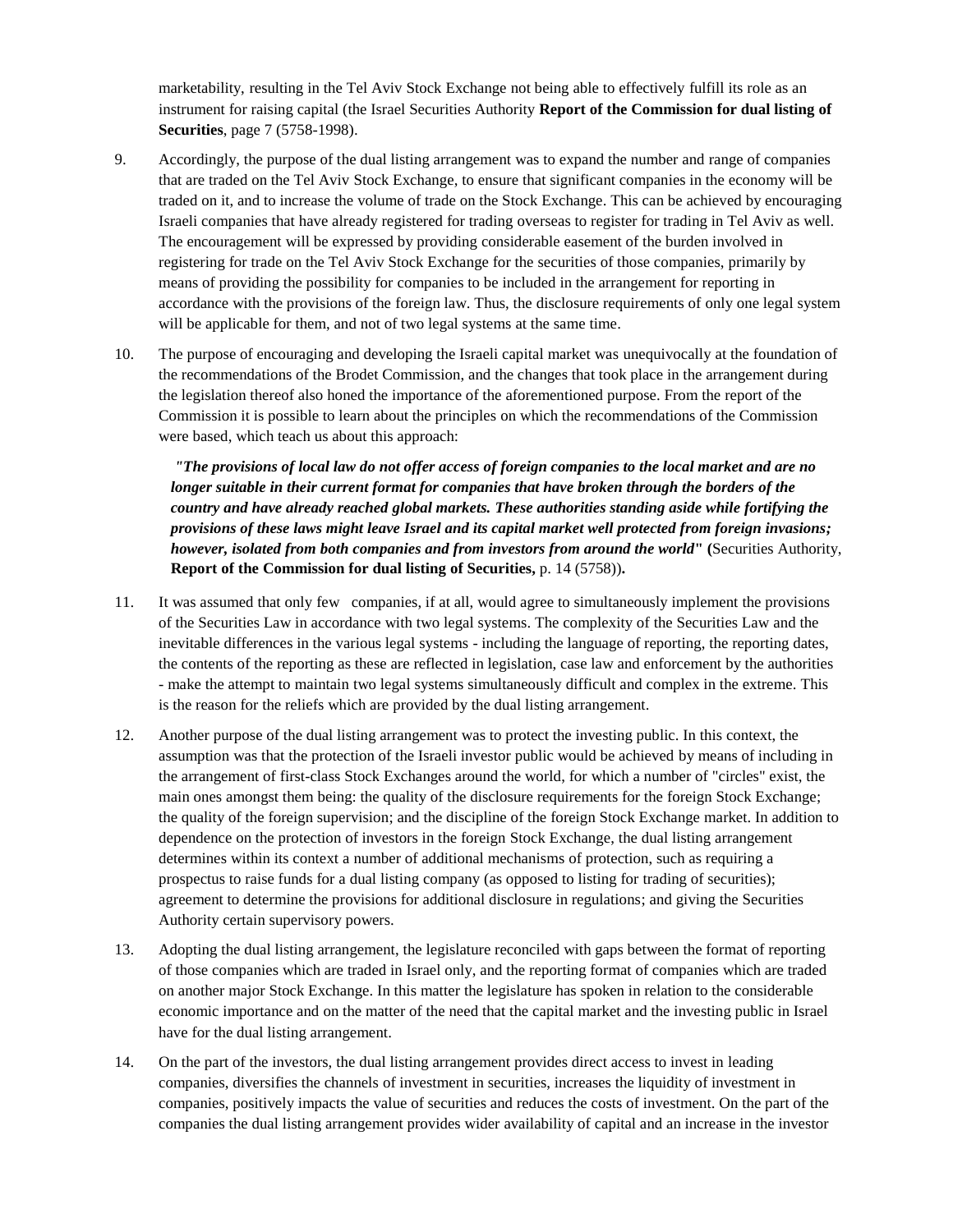base; accessibility for local investors who could have a special interest in companies, and a manner in which to overcome the volatility and weakness in one of the markets. All of the aforesaid, alongside the benefits mentioned above but without the dual listing, would involve substantial input.

## **B. 2. Central provisions in the dual listing arrangement**

15. The arrangement involves only Stock Exchanges in the Second and Third Addenda of the Securities Law (hereinafter: "**dual listing Exchange**").

The second Addendum includes the New York Stock Exchange and the Nasdaq Stock Exchange which were part of the dual listing arrangement from the outset, and the third Addendum is intended to permit the addition of Stock Exchanges to the arrangement, on the condition that their rules and laws will be found applicable to corporations which were incorporated in Israel, and that the securities they list for trade will sufficiently interest the investing public in Israel. The primary Stock Exchanges added over the years to the dual listing arrangement are the London Stock Exchange (in 2005), and the Hong Kong, Singapore and Toronto Stock Exchanges which were added during the past year.<sup>1</sup>

- 16. The addition of a Stock Exchange to the third Addendum was done with the approval of the Minister of Finance, in accordance with a proposal by the Authority or in consultation with it, and with the approval of the Knesset Finance Committee. Also, deletion of a Stock Exchange from the second and third Addenda, in the event that it is found that these no longer sufficiently guarantee the interest of the investing public in Israel because - as a result of substantial changes - their rules and law are no longer applicable to corporations incorporated in Israel whose securities had been listed for trading there.
- 17. The arrangement enables a company incorporated in Israel whose securities are listed for trading on a dual Stock Exchange ("**foreign corporation**" as defined in section 1 of the Law) to list its securities for trading on the TASE. Unlike a regular company which is required to publish a prospectus with the permission of the Authority for the purpose of registering for trade as specified, a foreign corporation is required to submit a "registration document" for the purpose of registrating for trading. The contents of the registration document is determined in the Securities (Details, Structure and Form of Listing Document) Regulations, 5761-2000 and it primarily includes identifying details about the corporation, about the foreign Stock Exchange on which it is registered to trade, and a description of the securities to be listed for trading.
- 18. After listing its securities for trading on the Tel Aviv Stock Exchange as part of the dual listing arrangement, the rules in general of the foreign corporation's reporting replace the reporting obligations applicable to a regular reporting corporation (section 35 (31) of the Law). The "**foreign Law**" is defined in section 1 of the Law as a "**Law which is applicable to a foreign corporation due to its listing of securities for trading on a foreign Stock Exchange, including the rules of the same Stock Exchange overseas**". The Law authorizes determining additional disclosure requirements in the regulations for a foreign corporation, but for a foreign corporation listed in the second Addendum we are referring to a greatly reduced disclosure (Section 35) (31)(c) of the Law). By virtue of this certification the Securities Regulations (Periodic and Immediate Reports of a Foreign Corporation) 5766-2000) were determined (hereinafter: "**Reporting Regulations of dual listing Companies**") which in effect stipulate that a foreign corporation will report in Israel by means of copies of the reports submitted or published overseas.
- 19. Within the framework of the provisions of Chapter E.3 of the Securities Law, the Authority has been granted certain supervisory powers regarding the compliance of the companies with the foreign disclosure provisions, although these are reduced in nature. Thus, for example, it was determined that the Authority is authorized to immediately demand from a dual listing company the reporting which it was required to submit in accordance with foreign law, and also has the authority to order a dual listing company to issue an amended report immediately, in the event that the Authority finds that the submitted report is not as required (pursuant

 $\ddot{\phantom{a}}$ 

<sup>&</sup>lt;sup>1</sup> See the definition of "stock exchange overseas" in section 1 of the Law, section 35 (17) of the Law and the second and third additions to the Law.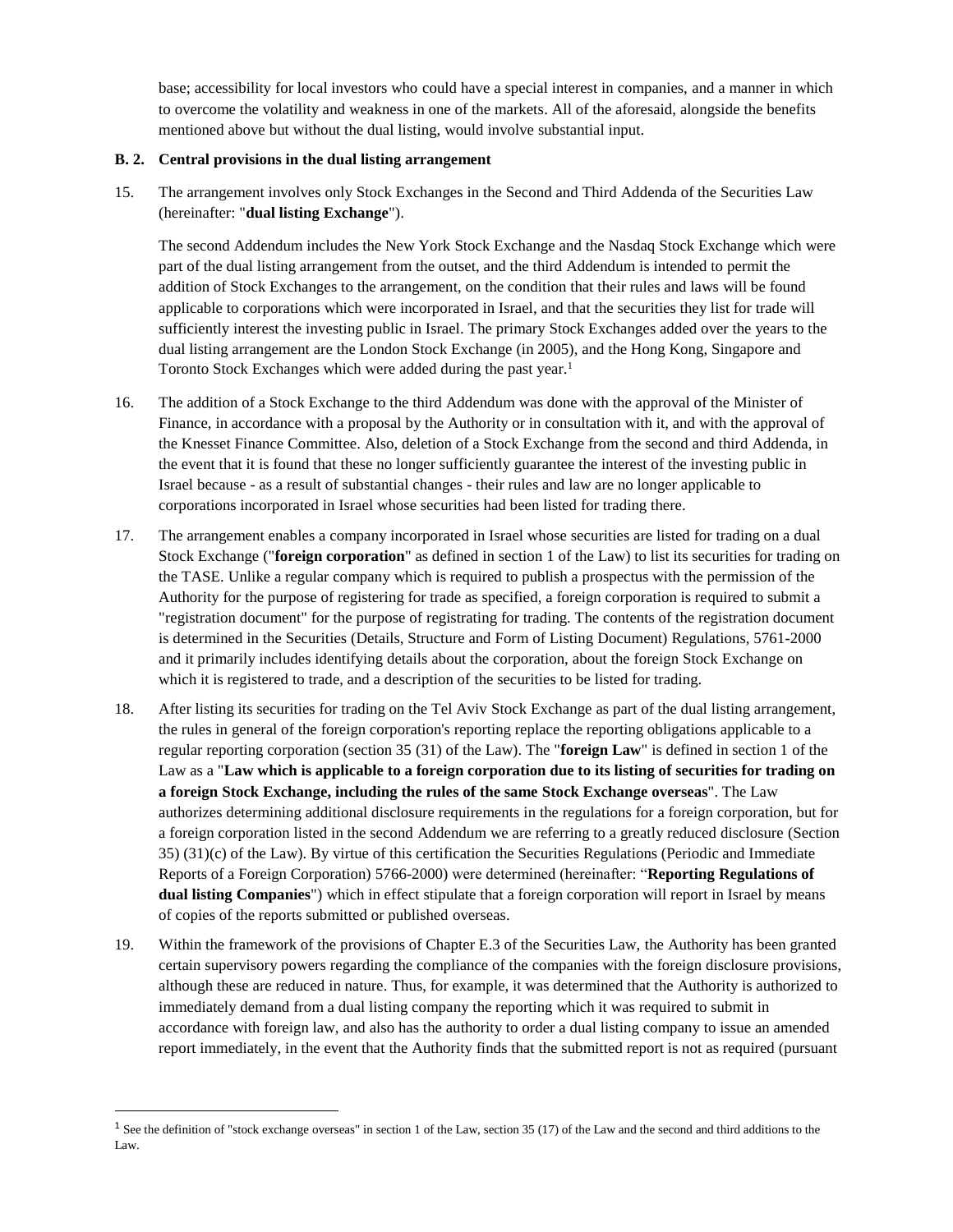to foreign law) and the Authority is entitled to appeal **"to the body in charge of supervision or enforcement of foreign law in everything relating to this matter**" prior to referring to the company.

- 20. In practice, the use of these powers is limited, consciously and in recognition of the fact that the dual listing arrangement is based on the understanding that the companies are supervised by a foreign Regulator, specializing in overseeing the foreign law, and that imposing a dual regulatory regime will constitute a burden and will negate the objectives of the dual listing arrangement for which it was created – encouraging and developing the Israeli capital market.
- 21. Another important provision in the dual listing arrangement is determined in Section 35 (28) of the Law, which grants a foreign corporation the possibility of being deleted for trade on the TASE on its own initiative, provided it has announced its intention to do so with notice of at least three months, and on condition that its securities continue to be traded on the foreign Stock Exchange. This option gives the dual listing corporation the ability to be deleted for trade in Israel quickly, without the need for the approval by the holders of the securities in Israel.

#### **B. 3. Extensions of the dual listing arrangement for additional situations**

22. The basic purpose of the dual listing arrangement was to encourage listing shares of Israeli companies – which have been issued and listed for trading on the leading Stock Exchanges overseas - on the Tel Aviv Stock Exchange. However, the arrangement provided for the possibility of extending its applicability to other situations:

**A. Corporations already listed for trading on the Tel Aviv Stock Exchange** - Section 35 (32) of the Law allows corporations whose securities are listed for trading on the Tel Aviv Stock Exchange and report as usual (in accordance with Chapter 6 of the Law) to become dual listing corporations (which report in accordance with Chapter E3 of the Law). For example, a corporation which issued shares in Israel and after a number of years issued shares on the New York Stock Exchange too, and requests to also report in Israel in accordance with American law. Similarly, the Section enables the corporation to switch from the format of reporting in the dual listing arrangement to the standard listing format (and thus be removed from the dual listing arrangement). In Section 35B the Law determines the conditions for moving from one reporting format to another.

**B. Corporations wishing to issue securities in Israel which will be traded on the two Stock** 

**Exchanges** - in order to issue a public offering of securities, as opposed to listing existing securities of the corporation, the Authority requires the publication of a prospectus. As a part of this proceeding the corporation raises funds from the public in exchange for the issuance of securities. Section 35 (29) of the Law stipulates that the Authority is entitled to exempt a corporation which is included in the dual listing arrangement, or which will be included immediately after the publication of the prospectus, from the provisions relating to disclosure in the prospectus and also to stipulate the conditions of exemption. Pursuant to this Section, the Authority has permitted corporations listed on a Stock Exchange overseas to issue securities in Israel based primarily on the disclosure provided by virtue of the foreign law, alongside specific disclosure requirements relating to the issuance of securities – for example, a description of the issued securities, the schedules of issuance, and so forth and so on.

**C. Corporations wishing to issue securities in Israel which will be traded on the Tel Aviv Stock Exchange only** - similar to what has been specified herein above, a dual listing corporation is entitled to apply for the issuance of securities which will be traded only on the Tel Aviv Stock Exchange, in addition to those of its securities which are traded on both Stock Exchanges. For example, a dual listing corporation the shares of which are traded on both Stock Exchanges is entitled apply to issue bonds to the public in Israel only, which will subsequently be traded on the Tel Aviv Stock Exchange only. This process of issuing securities requires the publication of a prospectus, and the Authority has in the past exercised its authority pursuant to Section 35 (29) of the Law in order to grant exemptions from disclosure in respect of the prospectus, while determining conditions for granting the exemption. In this context, in April 2013, the Authority published Resolution No. 2013-1, which relates to a model for handling and granting an exemption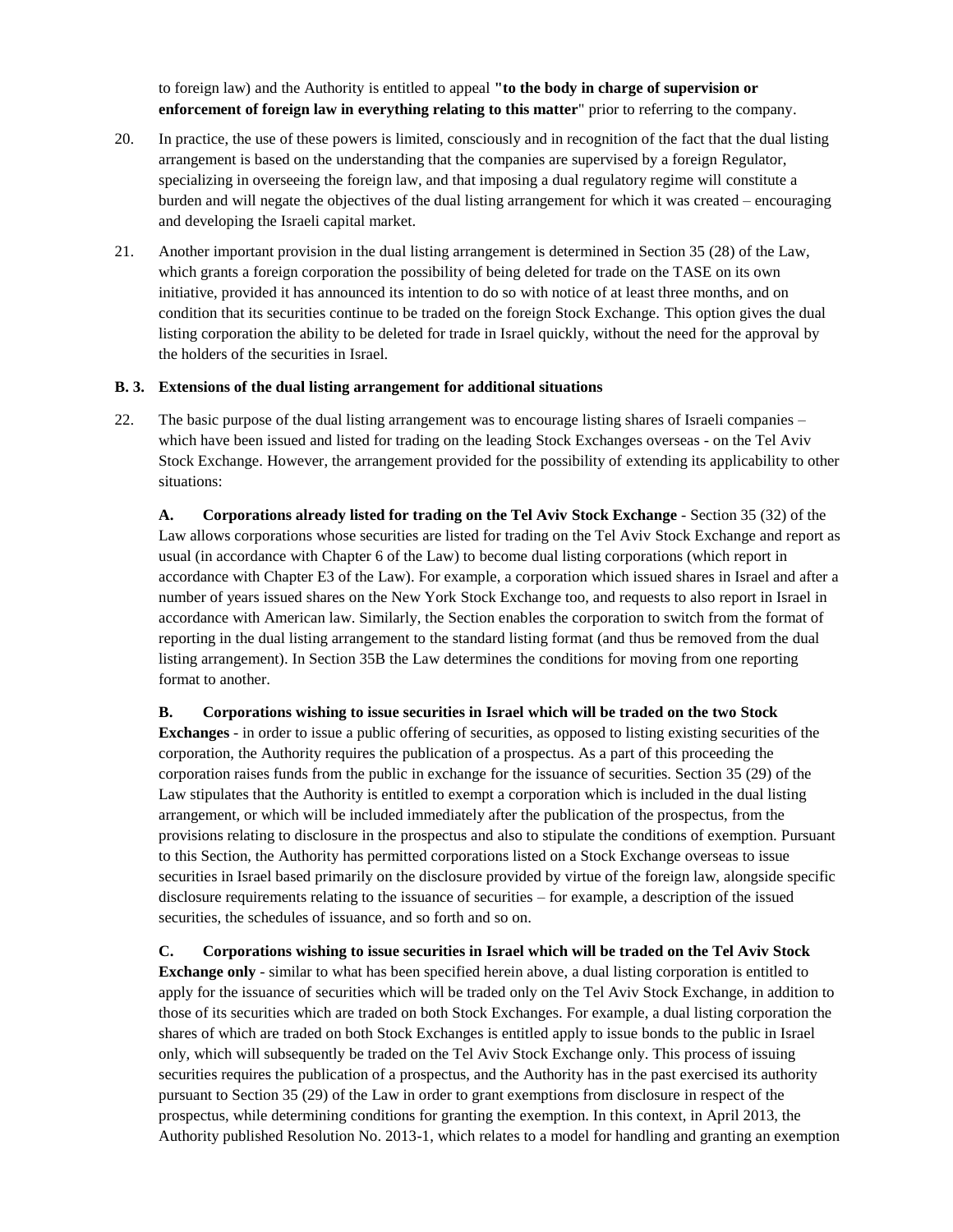for dual listing companies that issue bonds **only** in Israel (hereinafter: the "**hybrid model**"). Within the context of the hybrid model, it is stipulated that in respect to a dual listing company which issues bonds in Israel only, certain provisions of disclosure will be applicable to it by virtue of the Securities (Periodic and Immediate Reports) Regulations, 5730-1970, and all as specified in the ruling.

**D. Corporations that were not incorporated in Israel** - as specified, the main purpose of the dual listing arrangement was to result in Israeli corporations that issued and listed their shares for trading overseas to also be listed for trading on the Tel Aviv Stock Exchange. Hence also the definition of "foreign corporation" as a corporation incorporated in Israel. Section 35 (30) (E) of the Law allows the Authority to decide that the provisions of the dual listing arrangement, in whole or in part, shall also apply to a corporation incorporated outside Israel, and to base its decision on conditions to be determined. Hence the dual listing arrangement may also include foreign corporations whose securities are traded on the relevant Stock Exchanges overseas.

For the sake of simplicity, all types of corporations listed on the Stock Exchange under the dual listing arrangement are referred to, in this position, as "dual listing corporations", "dual listing companies" or "dual companies").

- 23. All dual listing corporations report in accordance with the disclosure provisions of foreign law. The common denominator in the last three extensions of the four extensions stipulated above is that in these instances the dual listing corporation may also be subject to local disclosure requirements, by virtue of the provisions of law which authorize the Authority to demand these additional requirements, in addition to the comprehensive disclosure requirements applicable to the foreign corporation. For example, a dual listing company which issues bonds that will be traded only in Israel, and which are backed by collateral, is required by the Authority to provide full disclosure relating to the collateral in accordance with Israeli law. This disclosure, at the date of the prospectus and on condition that the bonds are being held by the public, is a condition of the Authority's permit to publish the prospectus pursuant to Section 35 (29) of the Law. The result will be that in addition to the disclosure by a dual listing company that is in accordance with foreign law, there will also be components of local disclosure pursuant to Israeli law. Similarly, to the extent that the future reporting regulations of dual listing companies will require the addition of local disclosure, the dual listing company will be required to provide it in addition to the disclosure in accordance with the foreign law.
- 24. **A summary of matters:** The dual listing arrangement was designed and legislated with the intention of allowing companies whose securities are listed for trading on foreign Stock Exchanges to also register for trade in Israel - with a minimum level of 'friction' with Israeli law - while at the same time maintaining foreign law as the main law which applies to the corporation. In light of the aforementioned, from the aspect of the obligations of disclosure, Israeli law has almost completely withdrawn from foreign law. Additional disclosures pursuant to Israeli law may be required primarily as a cover for disclosure in accordance with the foreign law, or in situations where it is not just a matter of listing securities traded by an Israeli corporation for trade on a Stock Exchange overseas. It will further be clarified that the aforementioned relates to aspects of disclosure and not to other aspects, such as the prohibition of the use of insider information and fraud in securities trading; in such an instance Israeli law will apply in full, if these offenses are committed on the Tel Aviv Stock Exchange.
- **25.** As of this date, 56 companies are traded on the Tel Aviv Stock Exchange as part of the dual listing arrangement. These include some of the leading companies on the Stock Exchange and in the Israeli market. The dual listing companies currently constitute close to 40% of the market value of all companies traded on the Stock Exchange and some of them are similar in trading volumes on the Stock Exchange. Almost twothirds of the dual listing companies were not traded on the Stock Exchange prior to the dual listing arrangement and joined within the context thereof. These data indicate the extraordinary importance of the dual listing arrangement for the Stock Exchange, the capital market, and the investing public in Israel. As has been stated above, the dual listing arrangement is based on the assumption that the obligations of disclosure that will be applicable to the companies under its protection will primarily be obligations pursuant to foreign law, and no additional obligations will be imposed on them in accordance with local law. This assumption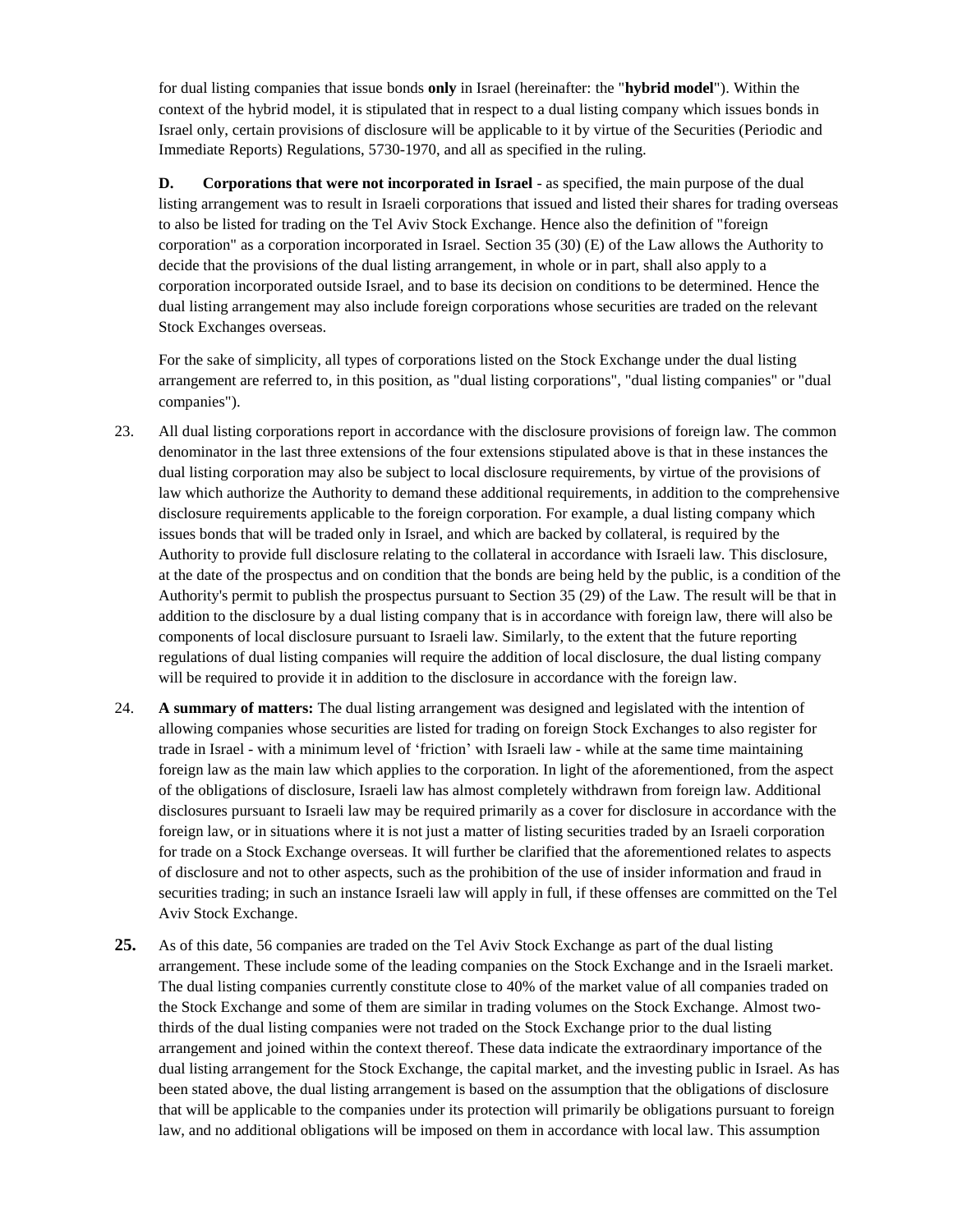was also the basis for the decision made by companies to join the dual listing arrangement, and it is highly probable that withdrawing from it could result in a decision to leave it.

# **C. Civil liability for the reporting of a dual listing company**

- 26. The assertion in the matter of Tower was that its Financial Statements included misleading details and, as a result of that, damage was caused to the holders of its bonds in Israel. Tower's Financial Statements were published in accordance with the provisions of disclosure pursuant to foreign law. There is no dispute between the parties that, as a dual company, the provisions of disclosure of foreign law are applicable to Tower. The dispute is regarding whether the local rules of liability of the Securities Law are applicable to the provisions of disclosure, as opposed to the rules of liability of foreign law.
- 27. What are the rules of liability, as opposed to the rules of disclosure? Rules of disclosure determine the contents of the disclosure and the dates for the submission thereof. Rules of civil liability, on the other hand, are intended to provide investors with the right to sue directly for breaching the provisions of disclosure. This right is, for the most part, exercised as part of a class action proceeding. Rules of civil liability deal with issues such as defining the parties who are responsible for the disclosure; the standard of liability that is applicable to them; the circumstances establishing liability and right to compensation; the sum of compensation; protections against the imposition of liability, and so forth. These matters are determined in the provisions of the Law and in the rulings of the Courts.
- 28. The Securities Law determines the special provisions relating to the civil liability for prospectuses and the ongoing reporting by corporations, which are set forth in sections 31 - 35, 38B and 38C of the Law. The Securities Law and other laws contain additional provisions which relate to civil liability. For example, sections 52 (11) - 52 (14) of the Securities Law determine additional liability arrangements for violation of the provisions of the Law. The fundamental question discussed in the matter of Tower is whether the provisions of the civil liability of the Securities Law apply to a dual listing company in respect of a disclosure it made pursuant to foreign law, or whether the provisions of civil liability pursuant to foreign law are applicable. We will now examine the language and purpose of the dual listing arrangement as it applies to this question.

# **C.1 The language of the Law**

- 29. It will already be stated now that the position of the Authority in respect of the language of the Law itself does not provide a clear response to the matter before us.
- 30. In the report of the Brodet Commission there was only a limited reference to the matter of civil liability of dual listing companies. The report proposed that "**The criminal and civil liability that will apply with regard to the registration document shall be applicable in accordance with the Israeli law to a current report submitted to the Authority by companies whose securities are traded on the Tel Aviv Stock Exchange only. The Committee does not see any necessity to change the level of liability within the context of which the annual report was written and submitted by the company at the outset. Thus, equal liability will apply to all periodic reports submitted by a company with a dual listing in the context of its reports, even subsequent to it being listed for trading**". (The Securities Authority, **Report of the Commission for the Dual Listing of Securities** (September 1998), p. 22); and on the matter of civil liability for ongoing reporting, no explicit recommendation was included and the reference was for disclosure only: "**The Commission proposes that the reports of companies traded overseas be received in Israel in the format in which they are submitted in the United States, and in the English language**"**.** (ibid. p 27).
- 31. In the original arrangement which was legislated in 2000, Section 35 (25) of the Securities Law appeared, but this was subsequently revoked. This Section determined, *inter alia*, that "**a corporation whose securities are listed for trading under a registration document, or which is reported in accordance with this chapter, is liable towards the holder of the securities for damages caused to him as a result of the corporation violating any of the provisions of this chapter or regulations in accordance therewith, and provisions of Sections 52 (13) and 52 (14) will apply,** *mutatis mutandis*".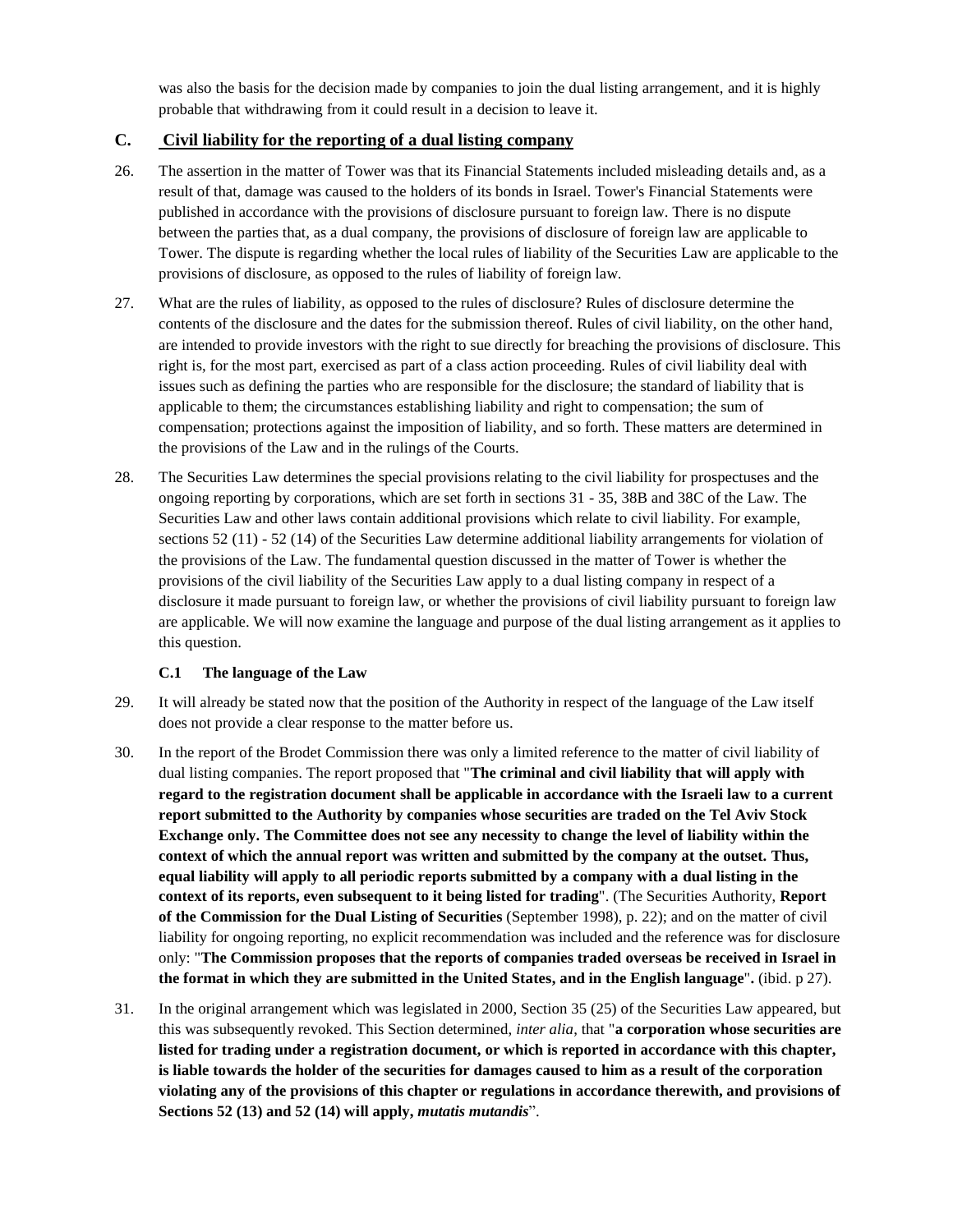- 32. The explanatory memorandum to this Section states that "**It is proposed to facilitate and does not determine the same existing liability that exists in a prospectus, for the purpose of a registration document. The reason is that these are securities that are already traded on Stock Exchanges overseas,** where the roles that apply to them sufficiently guarantee the necessity, in our matter, of the investing public in Israel. It is also proposed that the liability for both the registration document and the current reports of a foreign corporation be equivalent to the liability applicable to the current reporting of corporations in accordance with Israeli law (sections 52 (13) and 52 (14) of the Law)" (Law Proposal 2887, 26.6.2000, p. 443).
- 33. Section 35 (25) and the aforementioned explanatory statements ostensibly support the assertion that the dual listing arrangement also wished to apply the Israeli rules of liability to civil claims for breach of obligations of reporting. The civil liability that applied to the current reporting was determined at that same time in Section 52 (11) of the Securities Law, which determined (and which still determines) the general civil liability for violating the provisions of the Securities Law.
- 34. However, even these sections allowed for various interpretive possibilities. According to one possible interpretation, presented by Prof. Licht, a "mixed approach" can be taken which integrates the application of foreign law with the application of Israeli law (Amir Licht, Dual Listing of Securities, **Law Journal** 32 (3) 561, 604 – 610). According to another possible interpretation, presented by Kleinhendler and Hanoch, the Law created a mechanism in which the reporting obligations and the content of the reporting are American, but the responsibility for the non-fulfillment of the aforementioned obligations is Israeli (Yitzhak (Jean) Kleinhendler and Ofer Hanoch "Four years to the dual listing law - impressions from a practical point of view" Corporations A/3 28, 29 (2004). According to a third possible interpretation presented by Yemin and Wasserman<sup>2</sup> in their book, a distinction must be made between violating provisions that are not related to foreign law but apply to the dual listing company in accordance with Israeli law - such as the failure to publish the registration document on the date which was determined for that - and between violating disclosure provisions of foreign law which were adopted for the purpose of disclosure in Israel – for example, the inclusion of a misleading detail in a report submitted as part of the registration document or reports of a dual listing company. The first should and can only apply to the Israeli law. In the second instance, it should and can only apply to foreign law. (Moti Yemin and Amir Wasserman, **Corporations and Securities,** p. 374). This interpretation was proposed after Section 25 of the law had already been revoked, however it would have been possible even when this was still valid.
- 35. In 2004, Amendment 23 to the Securities Law was legislated based on the conclusions of a Commission that examined the disclosure requirements which apply to companies in the prospectus and in the current reporting (Barnea Committee). One of the objectives of this amendment was to compare, to the extent necessary, the rules of civil liability to disclosure in the prospectus and the rules of civil liability to disclosure in the ongoing reporting of companies. Within the context of the amendment, section 38C of the Securities Law was added, which is entitled "**Liability for damage due to a misleading detail in a report, notification or document**", and it applies to rules of civil liability applicable to a prospectus in companies reports, "**as the case may be and** *mutatis mutandis*".
- 36. Within the context of Amendment 23, section 35 (25) of the Law was also revoked. This was the only civil liability clause in the dual listing arrangement, and after it was revoked there was no explicit reference to the matter in the arrangement. The dual listing arrangement still includes section 35 (26) of the Law, however activity of this Section is at the procedural level and concerns the delay of proceedings in a lawsuit filed on the same ground in Israel and overseas.
- 37. At the same time Section 35 (31) of the Law continued to apply to the dual listing companies which stipulates their obligations to report. This section stipulates that "**a foreign corporation, as this is stated in subsection (A) shall not be subject to the provisions of Chapter F and regulations pursuant to Section 56 (D)(2) and (3), except for sections 36C, 38 and 38A which shall apply** *mutatis mutandis*". In

 $\overline{a}$ 

<sup>&</sup>lt;sup>2</sup> It should be noted that Amir Wasserman currently serves as the Legal Advisor for the Public Attorney.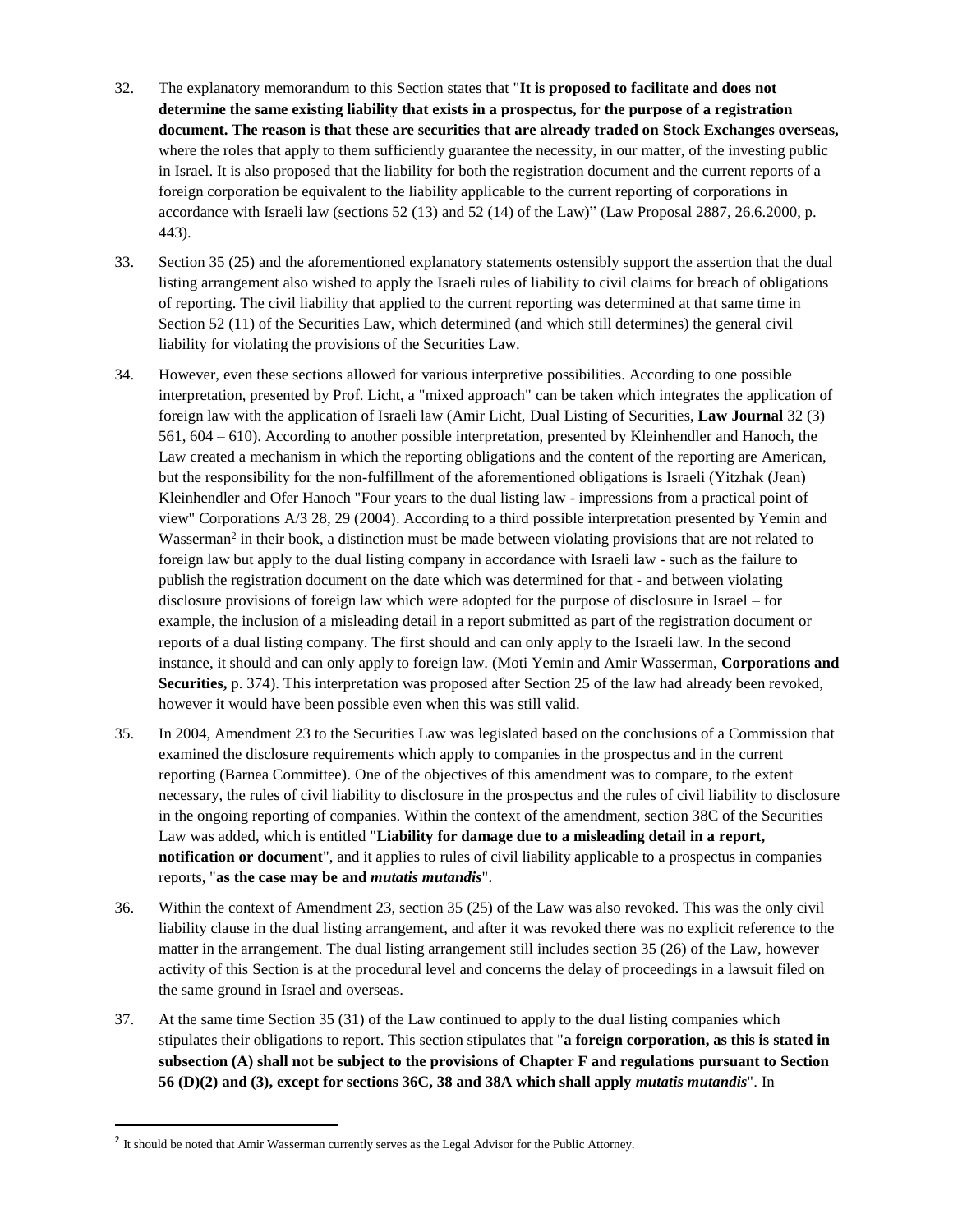accordance with the explicit wording of this section, the provision of Section 38C of the Law referring to the civil liability for reporting does not apply to a dual listing company since this Section is included in Chapter F of the Law, which determines that they will apply notwithstanding the exception.

- 38. Judge Kabub concluded from the wording of this Section, along with a purposive interpretation of the dual listing arrangement, that the rules of liability of foreign law will apply: "**Section 35 (31)(B) of the Securities Law determines, as aforementioned, the explicit presumption relating to the non-applicability of the Israeli Law on the matter of liability. It is my opinion that this implies that the provisions of foreign law apply to the matter of the rules of liability (for further information, see: Interpretation of the Legislation, pp. 109-112); in other words, from the provision of section 35 (31)(B) to the Law determining that the rules of liability in the Securities Law which was drawn up on the matter of ongoing reporting, does not apply to the ongoing reporting of dual companies - it can be concluded that the rules of foreign law are the ones that will apply. This is because, as aforementioned, a particular law necessarily applies to the liability for breach of the ongoing obligations of reporting of dual companies. This conclusion fulfills the purpose of the dual listing arrangement**" P.A.(C.A.) 44775-02-16 **David Cohen v. Tower Semiconductor Ltd.** (November 7, 2017), Section 61 of the judgment).
- 39. Judge Ronen came to a conclusion similar to that of Justice Kabov in the matter of MannKind, which dealt with the same issue, in accordance with which section 38C does not apply to dual listing companies; however, she added that there may be another source of liability which is not included in Chapter F, such as Section 52 (11) of the Law. Therefore, the non-applicability of section 38C of the Law is not the end of the matter on the question of civil liability for reporting by a dual listing company. (See P.A. 28811-02-16 **Damati et al. v. MannKind Corporation et al** (October 12, 2017), Sections 36 – 39 of the judgment).
- 40. In view of the legislative history and the current language of the Law, the position of the Authority is that the language of the Law itself does not provide us with a clear response to the question before us. The original wording of the Law referred to the Israeli rules of liability, but different significance can also be attributable to this reference. The current wording of the Law explicitly precludes the applicability of section 38C of the Law, but in the absence of an explicit statement that the foreign law will apply to the matter of civil liability, different meanings can also attributed to the negation. Additionally, questions may arise with regard to the significance of the applicability of the general liability provisions of the Securities Law which are not to be found in Chapter F of the Law. Therefore, and in the absence of a clear answer as far as the language of the Law relates to the matter under discussion, we must now turn to the examination of the legislative purpose on which the dual listing arrangement is founded.

## **C.2. The legislative purpose**

- 41. Prof. Barak adhered to the rules of the system of purposive interpretation currently accepted in legislative interpretation, which is compiled of three components: the language of the norm, its purpose, and in difficult cases - judicial discretion (Aharon Barak, **Interpretation in Law**, Second Volume – Legislation, p. 80 (1993)).
- 42. A basic rule regarding the interpretation of legislation is that the language of the legislation must be interpreted in accordance with its purpose. From among the various linguistic meanings that legislative text endures, it is necessary to choose the one that fulfills the purpose underlying the Law. The purpose of legislation is composed of the subjective purpose and the objective purpose: the subjective purpose is composed of the goals, the values and the policies that the legislature sought to fulfill, which can be understood from the legislation itself, the legislative history as well as the social and legal background to the legislation. The objective purpose is the goals, values, and principles that legislation intends to accomplish in a modern democratic society (ibid., p. 201). If there are a number of meanings which fulfill the purpose of the Law, then one must choose the meaning that most completely fulfills the purpose of the legislation. This is the "overriding principle" of interpretation (ibid. p. 85).
- 43. A lot has been written in the ruling of the Honorable Court about the method of purposive interpretation, which consists of the rules set forth herein above. For example, in the words of the Honorable Justice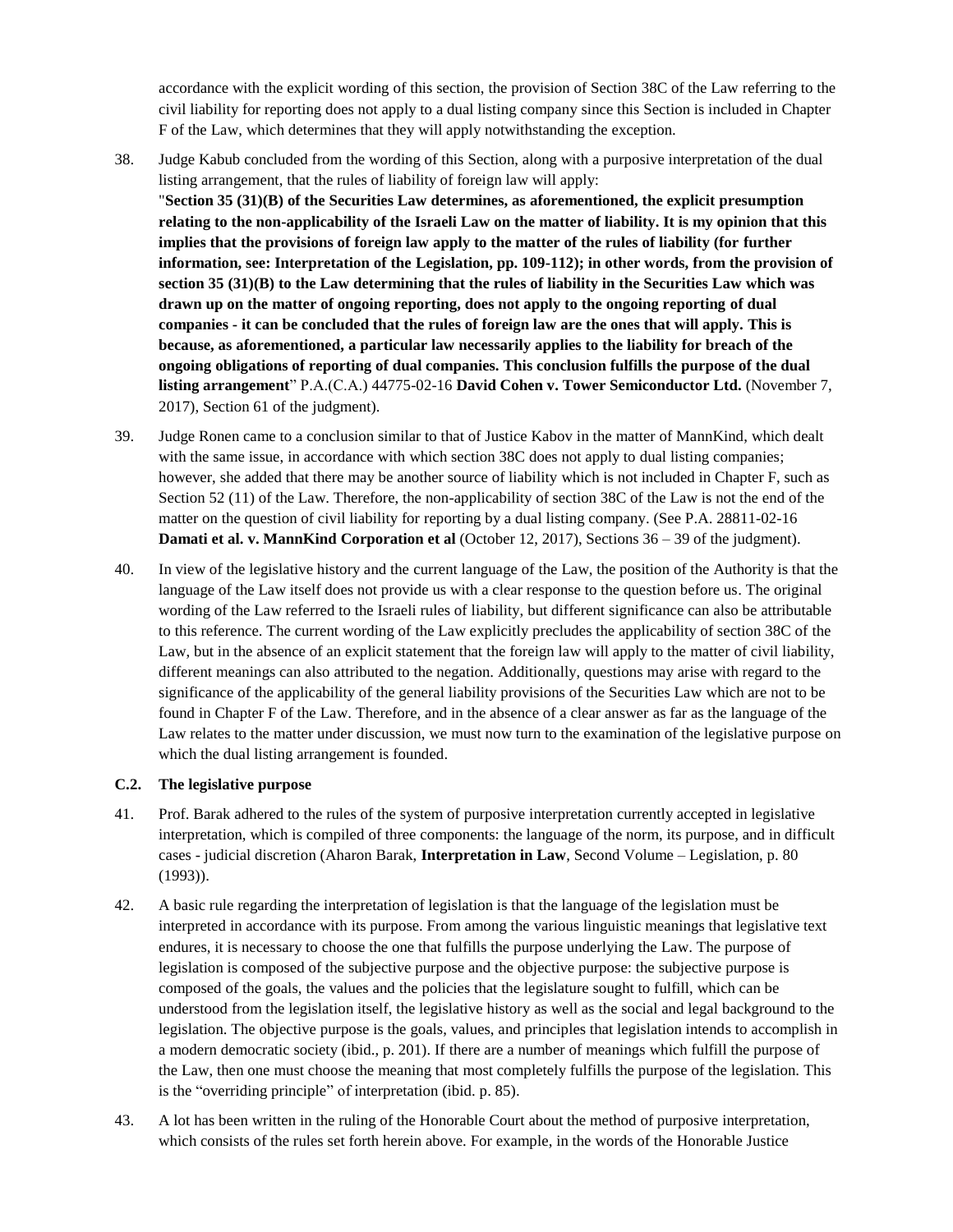"**We will briefly mention basic insights in the interpretation of the legislation, which are also applicable to the interpretation of secondary legislation, as in the case before us. The first stage in the interpretive journey is to examine the language component. This is the stage when we must extract the meanings that have a linguistic anchor in the words of the Law, leaving us only with those meanings that the language can endure ... If, after this filtering, there remains more than one possible meaning, the Court must choose the interpretation that fulfills the purpose of the legislation ... composed both of the subjective purpose, as this is understood from the legislative history and the 'intention of the legislature' in relation to the stated purpose which it sought to achieve by means of the legislature; also from the objective purpose, which consists of the goals, values and principles designed to fulfill an act of legislation in a democratic and modern society ...** "

- 44. A clear and stated purpose is the foundation of the position of the Authority on the dual listing arrangement to attract for registration on the Tel Aviv Stock Exchange companies (primarily Israeli) which are listed on other Stock Exchanges, which the legislature has examined, and it has been found that the Laws applicable to listed companies adequately protect the investing public in Israel. In order to achieve this objective, the legislature sought to make it easy for these companies, so that the requirements of the dual listing arrangement would not deter them from listing on the Israeli Stock Exchange. The assumption on which the dual listing arrangement was based was that it would be able to attract companies to list on the TASE only if the additional costs and exposures that were imposed on them as a result of their registration to trade their securities in Israel would be less than the benefits that they would gain from such listing.
- 45. This purpose is reflected in the explanatory memorandum to the bill to establish the dual listing arrangement: "**The globalization processes that impact the capital markets in the world have not passed over the companies in Israel either. Companies, especially in the fields of technology, mostly high-tech, have increasingly turned to raising capital overseas ... the Securities Bill proposal (Amendment No. 21) (dual listing) 5760-2000 was intended to encourage Israeli companies registered for trading overseas (initially in the United States), to register their securities also to be traded on the Israeli Stock Exchange. The proposed bill allows for a special format for companies to register to trade on the Stock Exchange overseas, with the Securities laws applying to companies and providing proper protection for investors ... The registration would be made in accordance with a registration document that is different from the prospectus, both from the aspect of its content and also on the matter of liability for it. This would also save the company direct and indirect costs involved in preparing documents and reporting in accordance with two different legal systems**. "(Bill proposal 2887, 26.6.2000, p. 440).
- 46. The aforementioned purpose is also reflected in the words of Adv. Miri Katz who was at that time the Chairperson of the Authority - as stated in the secondary Commission on the matter of the Capital Market dated July 4, 2000, in accordance with which the dual listing arrangement "**is unique in this section – the first time that Israel adopts reliance on a foreign legal system to facilitate mainly Israeli companies – perhaps at a later date others may also want to come here – companies that have been listed on the major Stock Exchanges in the United States, with the idea being to make it easy for the companies, on the one hand, and reduce to almost nothing the cost for them to come and register on the Israeli Stock Exchange. On the other hand, it provides protection for investors in Israel, because the companies rely on the same documents they published in the United States, and also protects the investors - if for some reason a malfunction is found in both trading and documents published by the company investors will be able to ability to sue the company in Israel, despite the fact that it will be in accordance with the foreign law, but at the Court in Israel**". (Emphasis added).
- 47. Scholars have also insisted on the need to interpret the dual listing arrangement in a manner which is careful and calculated, and which is consistent with the purpose of attracting more companies to the Tel Aviv Stock Exchange. They have stressed the need to pay special attention to the implications of the interpretation on the attractiveness of the dual listing arrangement, and the willingness of foreign issuers to "participate in the game" and to register for trading on the Tel Aviv Stock Exchange as well. Thus, for example, Prof. Amir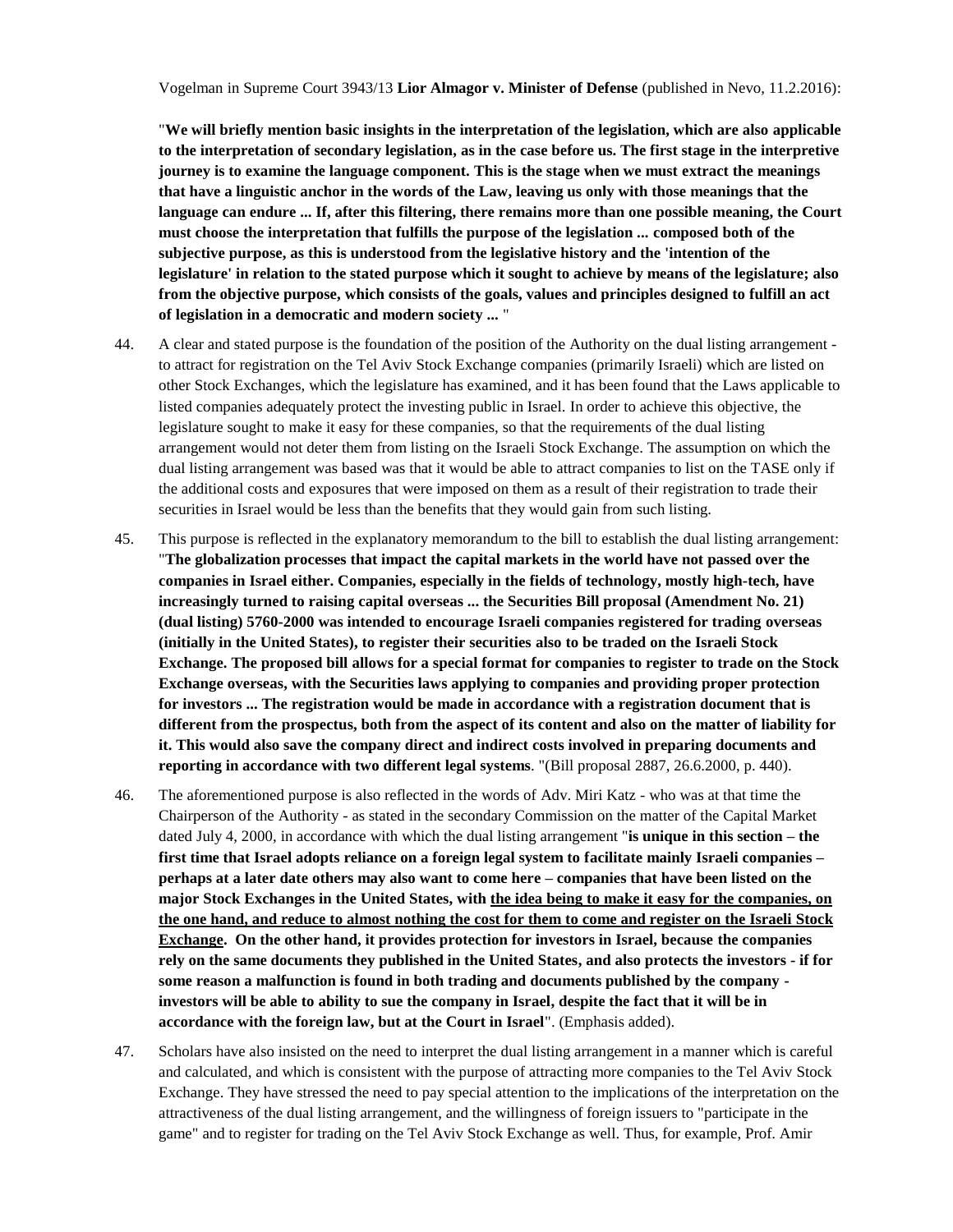Licht stated that "**the balance of interests expressed by the dual listing arrangement also obliges the Courts when they apply the provisions thereof**. **In particular, the Courts will be required to uphold the spirit of the Law and rule in a manner that does not make the burden on the issuers heavier, nor does it expand the obligations that are imposed on them, with the intention of allegedly benefiting the investing public. The concession made by the legislature in this sector should be respected** ... " (Amir Licht, Dual Listing of Securities, **Law Journal** 32 (3) 561, 569). (Emphasis added).

48. Recognizing the uniqueness of the dual listing arrangement - and in particular accepting the provisions of disclosure of foreign law over the provisions of disclosure of Israeli law - has been supported by the application of the arrangement over the years since it was legislated. For example, in 2013 the Authority published a legal position relating to the question of whether there could be a disparity in the extent of the obligations of disclosure that apply to Israeli companies that are listed in dual listing when these are compared with the obligations of disclosure that apply to Israeli companies traded only on the foreign Stock Exchange. The position of the legislature was stressed "**in relation to the considerable economic importance that the capital market and the investing public in Israel have for the dual listing arrangement**". This position also emphasized that "**the basic assumption of the dual listing arrangement, which is also cemented in the primary legislation, is that the obligations of disclosure that will apply to dual listing companies will for the most part be the obligations of disclosure pursuant to foreign law, and no additional obligations will be imposed in accordance with the local law**. **This assumption was also the foundation of the decision of companies to join the dual listing arrangement, and this should continue to exist**"; and "**there should be no difference between the reporting obligations that apply to Israeli companies - which Chapter E.3 applies to - and the reporting obligations that apply to Israeli companies traded only on foreign Stock Exchanges**". The reason for comparing the disclosure requirements as explained in that same position paper is that "**the dual listing arrangement is intended to encourage companies traded on foreign Stock Exchanges to come and register for trading on the Tel Aviv Stock Exchange without there being any requirement for further disclosure as a result of this action**". Legal Position number 199-11: Obligations of Disclosure of Dual Listing Companies "18.8.2013 (Emphasis added). 3

Accordingly, the legislative arrangement of the position of the Authority should be interpreted in a manner which is suited to the intention of legislature to make it easier for companies which are considering listing their securities for trade in Tel Aviv as well, as long as this will not significantly infringe on the rights of those investors holding their securities. Indeed, it is the goal of the Authority to "**safeguard the interests of the public investing in securities**" (Section 2 of the Securities Law), but as far as the interpretation of the dual listing arrangement is concerned, this goal is connected with another important objective, which is to motivate companies to undertake dual listing, thus bolstering the local Stock Exchange and increasing the channels of investments which the investing public has before it - a goal that, as stated above, is of importance and beneficial also for the investing public. The perception is that, as far as these companies is concerned, the interest of the investing public is protected primarily by the rules of foreign law, foreign supervision and the discipline of the foreign Stock Exchange market; and the necessity for satisfying two different systems of laws will be problematic to such an extent that most companies will seek to avoid dual listing.

49. These are the general purposes of the dual listing arrangement. And what are the specific purposes of the arrangement in the context of the rules of civil liability for the reporting of dual listing companies? It is the position of the Authority that one purpose of liability for reporting will be applicable: In that way, Israeli investors will be able to sue (in Court, in Israel) for damages that they suffered as a result of misleading reports. A second purpose is that no rules of liability of two different legal systems will apply at the same time. Therefore, no double burden will be imposed on the companies, nor will there be any different requirements imposed on them, and there will be no conflicting rules. A third purpose is that the rules of liability will not affect the concept of disclosure of the dual listing arrangement, which is based on the disclosure provisions of foreign law; and a fourth purpose is that companies and investors will have legal

 $\overline{a}$ 

<sup>3</sup> http://www.isa.gov.il/Download/IsaFile\_7865.pdf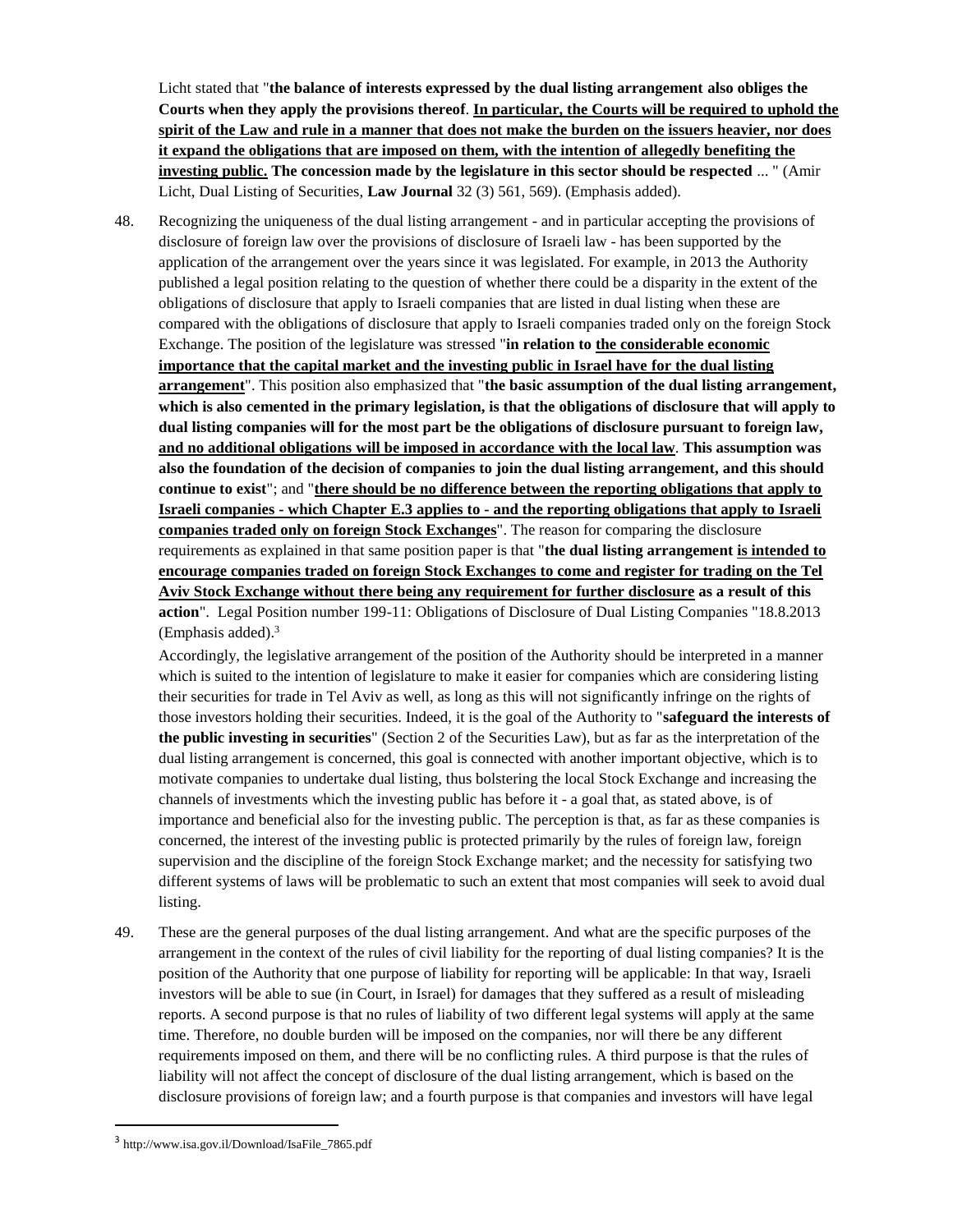certainty with regard to the rules of liability that are applicable to the reports. A combination of all these purposes leads one to the conclusion that the specific purpose of the arrangement is to apply the rules of civil liability of foreign law and not of Israeli law.

- 50. **The Appellant argues that a separation should be made between the rules of reporting that are applicable to the dual company in accordance with foreign law, and the rules of liability that are applicable to the company when it is sued, which he asserts is pursuant to Israeli law**. Moreover, the Appellant further distinguishes between the laws of liability that are applicable to the company by virtue of the Securities Law, and the general laws such as torts law and company law, which he claims in any event are applicable to the company in accordance with Israeli law.
- 51. **According to the position of the Authority the approach of the Appellant is fundamentally contradictory to the purposes of the dual listing arrangement and accepting it could cause actual harm. We will explain what this means: Firstly, the approach of the Appellant will result in the application of two different legal systems at the same time with regard to the rules of liability that are applicable to the reports of a dual listing company.** As a result, the same reporting will be subject to different legal systems. For example, a dual listing company that published an immediate report in accordance with foreign law will be exposed to a civil lawsuit by investors in the Stock Exchange overseas in accordance with the rules of civil liability of the foreign law, and also exposed to a civil lawsuit by investors in the Tel Aviv Stock Exchange pursuant to the rules of Israeli law. This refers to exactly the same event and the same report.

**Secondly, the rules of liability are not technical rules, but substantive rules that deal with several significant matters**. As stated above, the rules of liability deal with issues such as the definition of parties responsible for disclosure, the standard of liability that is applicable to them, the circumstances which establish liability and the right to compensation, the sum of compensation, protection against the imposition of liability and so forth. In respect of each of these matters there may be different determinations in each of the legal systems. For the sake of illustration, the three basic components required for the establishment of civil liability in accordance with Sections 31 -3 5, 38B and 38C of the Securities Law are a misleading detail in a prospectus or report; damage; and a causal connection. Each of these components - as well as other components in the civil liability arrangement - is an entirely separate world. For example: the causal connection required in respect of the Securities Law can be determined in accordance with a particular methodology whereas, pursuant to foreign law, it will be determined in accordance with a different methodology; the rules for proving damage and determining its rate in accordance with the Securities Law can be of a certain type, while pursuant to foreign law these rules will be different; and determining the rate of compensation in accordance with the Securities Law will be of a certain type, whereas pursuant to foreign law these rules will be unrelated; the cycle of responsibility for reporting may include certain entities according to the Securities Law, and according to other entities in accordance with foreign law; the type of protections which exist in accordance to the Securities Law (for example, protection regarding forwardlooking information) may not exist in accordance with foreign law, or the requirements could be different, and vice versa.

**Third, it is very difficult to disconnect between the rules of disclosure and the rules of liability, and they feed off each other.** A company seeking to comply with the legal requirements must comply with both the rules of disclosure and the rules of liability. For example, in the United States there are special rules of liability in regard to the publication known as 'Press Release' which precedes the full financial reporting, and is of great importance to the investing public. Determining different rules of liability by a dual company in accordance with Israeli law for such a publication could create contradictions and uncertainty regarding the law which is applicable to the company; or, for example, the application of standards determined in Israeli case law regarding the obligations of company officers regarding its reporting to the public may naturally be different from standards set forth in foreign law in respect of this same matter. This does not mean that one law is better than the other or stricter than the other - however, the very existence of so many differences between them, and the applicability of the two laws at the same time, creates a very problematic legal reality for the companies that are required to comply with them. For the avoidance of doubt, it will be clarified that a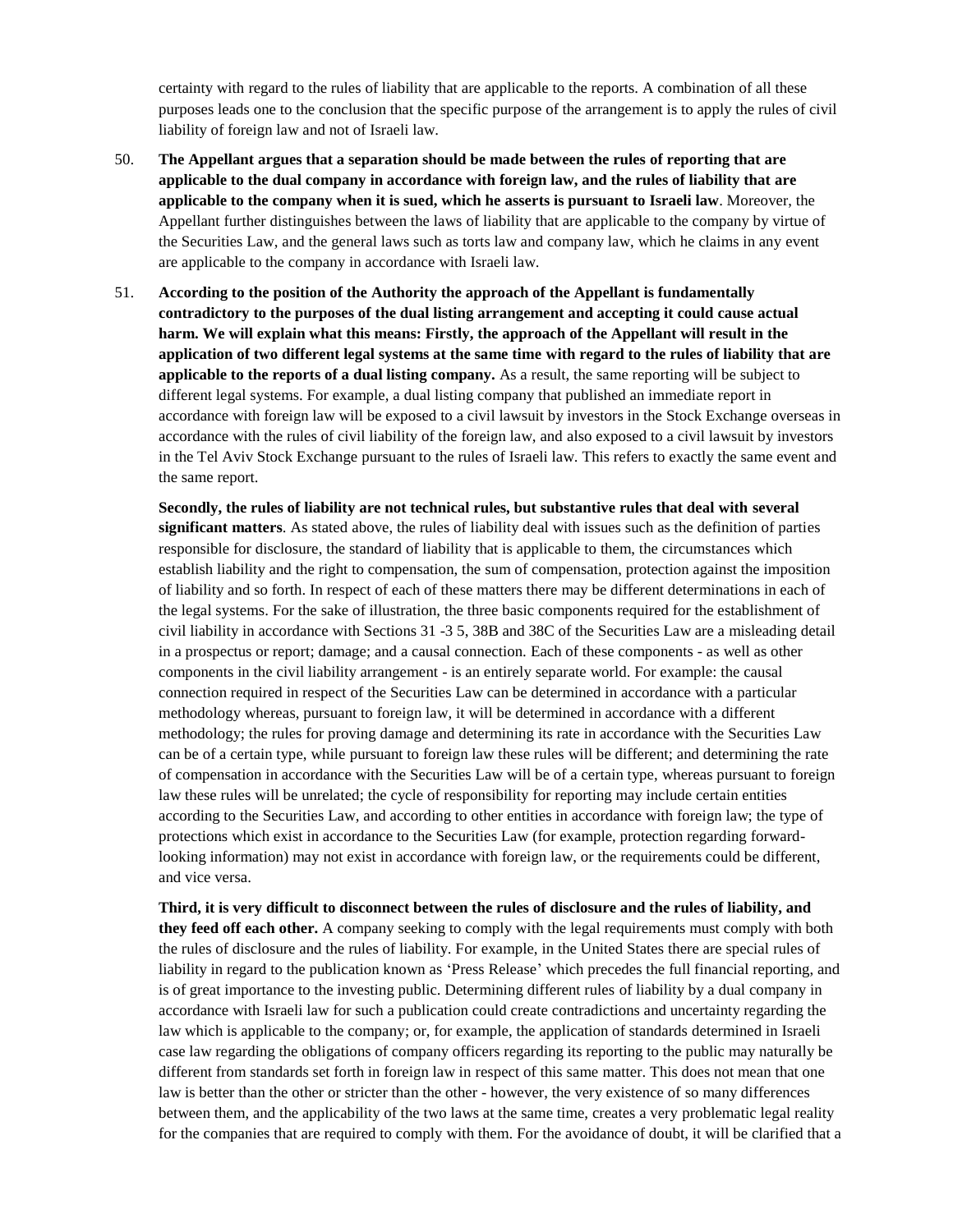dual company incorporated in Israel will be subject for all intents and purposes to the provisions of the Companies Law (to the extent that reliefs were not given in respect thereof in the regulations). This is also true, for example, of the mechanism for approval of transactions with interested parties, regarding the rules of distribution, and so forth.

**Fourth, the rules of liability dictate a company's behavior in respect of its reports.** First and foremost, they may dictate the timing and content of company reports. For example, a company wishing to publish a forecast with regard to substantial development that it anticipates in its business will consider publishing the disclosure referred to in accordance with the rules of disclosure and rules of liability that apply to it. In Israel there is protection against the publication of forward-looking information subject to the conditions set forth in the Law (section 32A of the Law also applies to changes that are required for current reporting), and therefore the company will act accordingly in this regard. A company operating under foreign law will act in this regard in accordance with the rules of disclosure and the rules of liability that are applicable in respect thereof. A difference in the rules of liability will therefore lead to different decisions both regarding the actual reporting and its contents. The difference in the rules of liability is almost inevitable between different legal methods because, in practice, they are derived from provisions of law, rulings, acts of regulatory enforcement and market practices. Additionally, the rules of liability might dictate the examinations that the company and its auditors will be required to conduct in order to decide on the contents of the report. For example, if the rules of liability pursuant to a particular law dictate a high standard of due diligence prior to reporting, then the company and its Accountants will be required to comply with that standard. Finally, the rules of liability may dictate how the company conducts itself in other aspects related to reporting - for example, whether the company is entitled to hold investor conferences and what they can announce there; whether the Company is entitled to publish information by means other than reporting, and so forth. Therefore the rules of liability are not only expressed in a lawsuit against the company, but dictate the manner in which the company conducts itself on a day-to-day basis.

- **52. It follows from the aforesaid that accepting the Appellant's approach will apply two different regimes of liability to the dual listing companies, violate the principle on which the dual listing arrangement is based, impose an unreasonable burden on the dual listing companies in their everyday conduct, and create an incentive for companies not to participate in this arrangement.**
- 53. Moreover, in response to the claim of the Appellant that Israeli law should apply in accordance with the test of maximum affiliation, we will reply that the legislature has the authority to determine a functional arrangement that adapts the rules of private international law to the specific purpose of the legislation in the case before us. See in this regard Celia Fassberg, Private International Law (Vol. II) 2013, pp. 1284-1283 - "The Law anticipated the possibility that some of its provisions did not apply in certain circumstances to a company whose securities are listed for trading outside Israel even though it was incorporated in Israel ... These clauses indicate that even in Israeli law there is no strict rule in accordance with which in every issue where a corporate question arises, the Law of the place of incorporation applies, but distinguishes between different types of questions. Although these provisions are unilateral provisions relating mainly to the application of Israeli law, there are regulatory provisions in the field of securities that are not at the heart of corporate law. However, these provisions form the infrastructure for the liability of the corporation towards its members and to the public, and they illustrate the types of matters in which there may be justification to deviate from the corporation's individual law".

Therefore, the mere fact that it is an Israeli company under discussion does not justify the application of Israeli law to all its actions activities (Fassberg, p. 1284). It should be clarified that it is not the intention to assert that the rules of international law should not be applicable, but that the arrangement that has been selected is compliant with the purposes of the rules of private international law, because it applies the most relevant and appropriate law to the circumstances of the case (Fassberg, p. 1292), although this law is not necessarily the Law of the place of incorporation of the company, or the Law which is applicable in accordance with the maximum affiliations.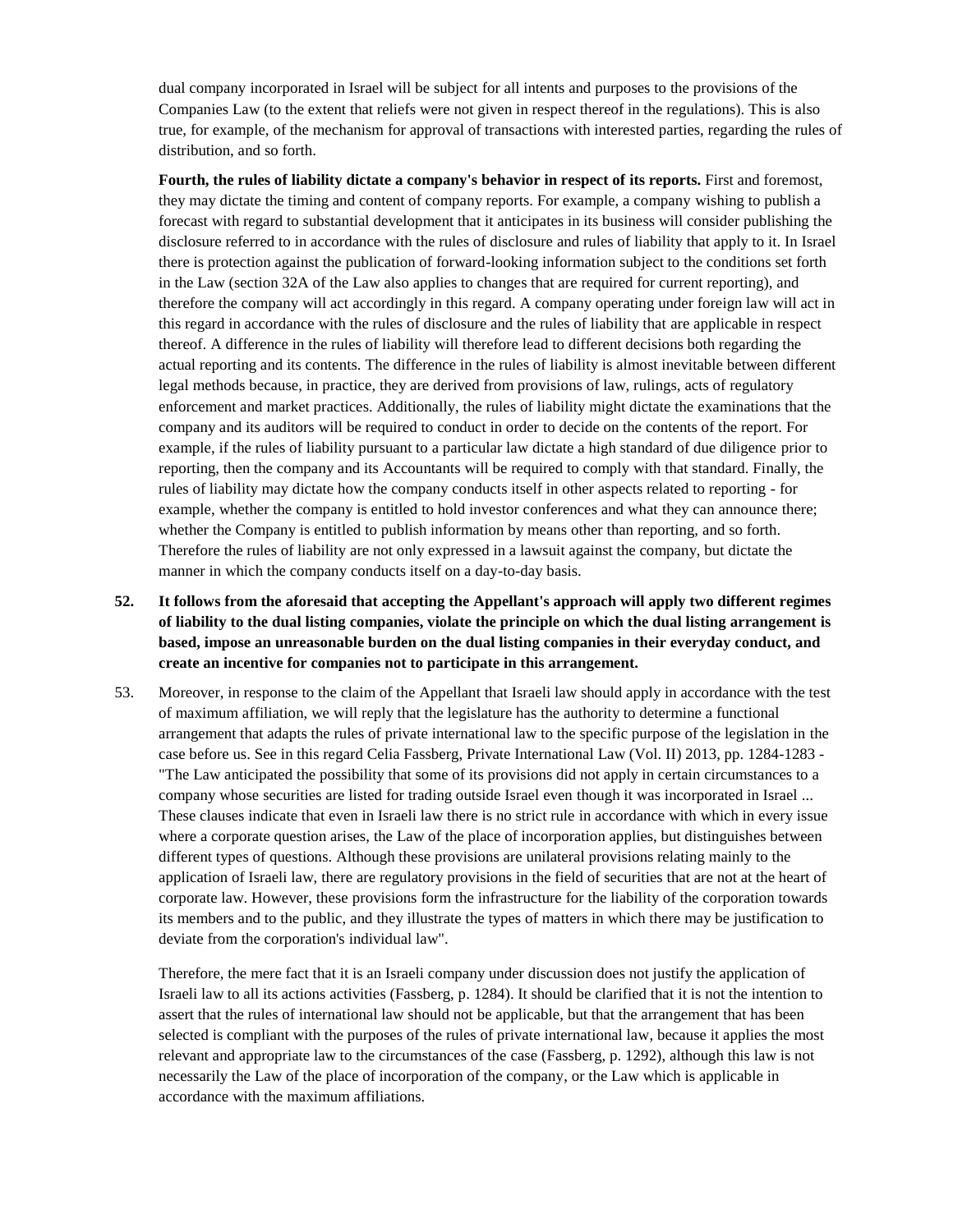54. **According to the position of the Authority, the proper interpretive approach in connection with the reporting of a dual listing company is that the rules of liability follow the rules of disclosure, and that these are inter-dependent**: in civil lawsuits in respect of breaching obligations of disclosure by a dual listing company pursuant to foreign law, both the foreign rules of disclosure and the foreign rules of liability should be applicable, irrespective of the matter of the specific law on which the cause of action is based. Such is the matter of the claim before us, relating to the disclosure made in the Financial Statements of Tower in accordance with foreign law. In contrast, as has been stated above, in civil lawsuits for breaching a specific obligation of disclosure imposed on a dual listing company pursuant to Israeli law, as aforesaid, the rules of liability in accordance with the Israeli Securities Law should be applicable. As has been stated, there are a number of situations in which dual listing companies are also subject to additional disclosure in accordance with Israeli law, and in these cases the Israeli rules of liability should apply.

#### 55. **For the purpose of illustration**:

Most dual listing companies are Israeli companies that have listed their shares on the Tel Aviv Stock Exchange in addition to their being listed on the Stock Exchange overseas. In accordance with the dual listing arrangement, these companies report only in accordance with foreign law, so only the foreign rules of liability apply to their reports. Only in an exceptional case, in which it is alleged that the company violated a local provision of the dual listing arrangement (such as the failure to submit a report in Israel which it had submitted) rules of liability will apply in accordance with Israeli law.

A minority of dual listing companies are obliged to make additional local disclosure. For example, a dual listing company that issued bonds in Israel in accordance with an exemption it received under Section 35 (29) of the Law, is required to provide full disclosure in accordance with foreign law, in addition to a description of the bonds and their securities pursuant to Israeli law. This disclosure is required as a condition for obtaining the exemption for the purpose of issuance. In an instance in which it is asserted that the company violated its obligations of disclosure in accordance with foreign law (for example, including misleading details in its Financial Statements) the rules of liability of the foreign law will apply. In an instance in which it is alleged that the company violated its obligations of disclosure pursuant to Israeli law (for example, including misleading details in the description of their bonds or collateral) the rules of liability that will apply will be those that follow the Israeli law.

- 56. **This interpretive approach achieves the general purposes of the dual listing arrangement. In addition to this, it achieves the specific purposes of this arrangement in connection with the rules of civil liability for the reporting of dual listing companies.** Firstly, in accordance with this approach, liability will apply to all reports of the dual listing company, including in exceptional instances in which these reports include additional Israeli disclosure. Secondly, the dual listing company will not be subject to parallel rules of liability of two different legal systems. In a normal situation the rules of liability of the foreign law will be applicable and - in exceptional cases - the rules of liability of Israeli law will be applicable. In any event, there will be no imposition of double or contradictory burden on the companies, as no rules of liability of both laws will apply to the same matter at the same time. Thirdly, such aforesaid rules of liability do not impact the concept of disclosure of the dual listing arrangement, since disclosure by virtue of foreign law (which is the overriding majority in the matter of disclosure of companies by virtue of the dual listing arrangement) is accompanied by liability pursuant to foreign law. And lastly, companies and investors will have legal certainty regarding the rules of liability that are applicable to the reports.
- 57. This interpretive approach, which was also proposed by Yemin and Wasserman in their book (Moti Yemin and Amir Wasserman, **Corporations and Securities**, p. 374), prevents the over-application of rules of liability or non-application of rules of liability (a result that could have been obtained in an instance in which a dual listing company is in violation of a local provision, as opposed to a provision disclosure in accordance with foreign law). It is compatible with the spirit and purpose of the dual listing arrangement - as this has been expressed in the accessibility of the Tel Aviv Stock Exchange - by the reduction of the "friction" between Israeli law and foreign law, on the presumption that the foreign law which has been permitted in accordance with the dual listing arrangement adequately protects the Israeli investor. The position of the Authority that the foreign rules of liability for breach of obligations of disclosure pursuant to foreign law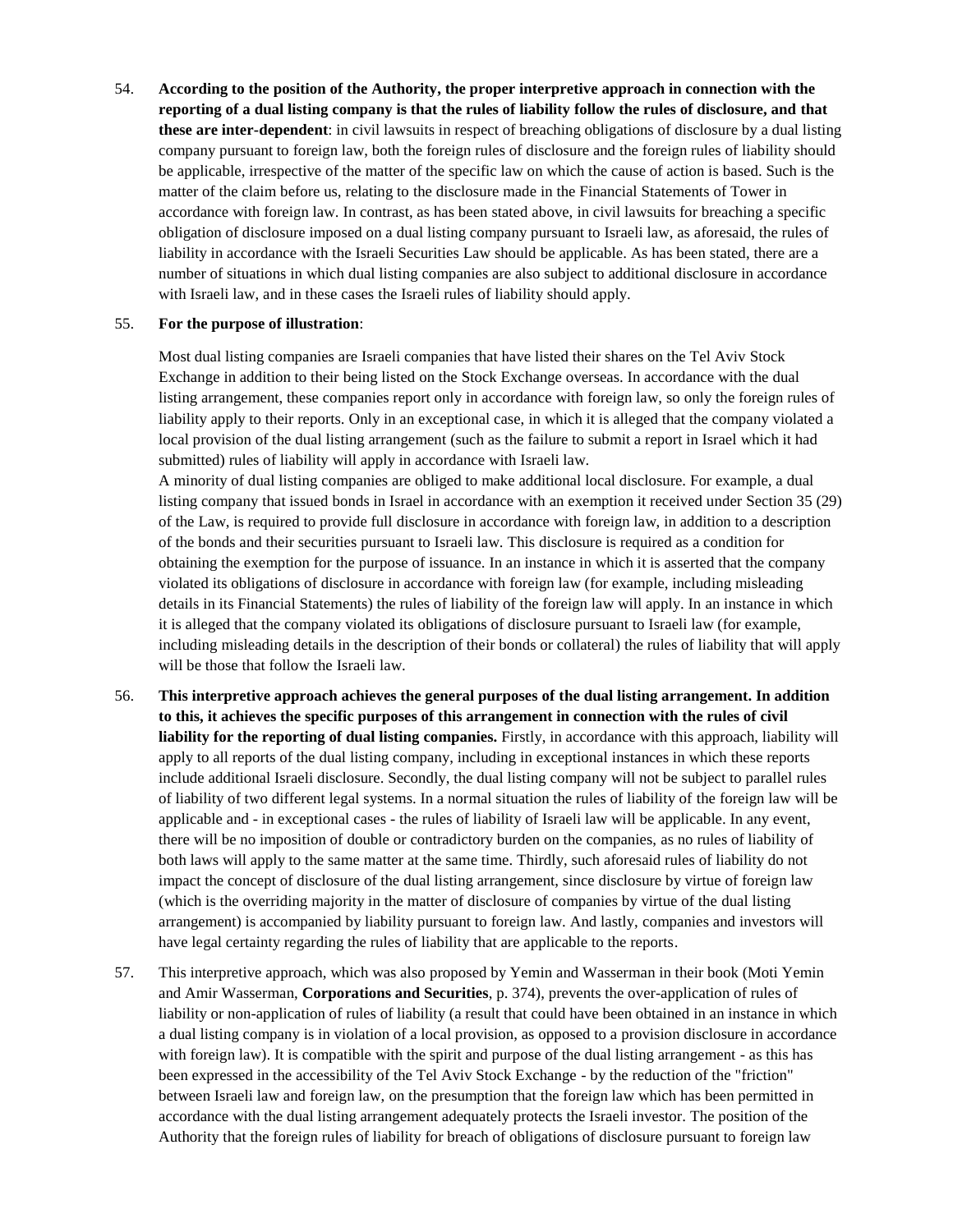should be applied is consistent with this basic concept. According to this perception, Israeli law relies in a variety of aspects on the law which is applicable to some of the companies traded on certain Stock Exchanges around the world. The Israeli law relies on the **rules of disclosure** that apply to those companies. Israeli law also trusts the **regulatory regime** that applies to those companies. This being said, there is no reason why Israeli law should not also rely on the **rules of liability** that apply to those companies. It is possible that these rules may not be perfect – it is possible that some of them may be of lesser quality than those which are customary in Israel, but the essence of the dual listing arrangement was the perception that the laws that apply to companies on certain Stock Exchanges - as a whole - provide adequate protection for investors and therefore can also be relied upon in Israel.

- 58. Indeed, the position of the Authority may make it somewhat more difficult for lawsuits to be brought against dual companies in Israel. Conducting a legal proceeding in Israel in which it will be necessary to prove a violation in accordance with the rules of foreign liability is not a simple matter and it will probably also involve additional costs (see details of the position of the Attorney General submitted in **C.A.A. 5860/16 Facebook Inc et al. v. Ben Hamo** [hereinafter: **the matter of Facebook**] as stated in the ruling handed down on 31.05.18). However, it should be remembered that in such a procedure it will anyway be necessary to bring an expert in foreign law (with regard to the complexity and costs involved in such a matter) in order to prove the foreign rules of disclosure, so it is doubtful whether the additional burden that will also be involved in proving the rules of foreign liability is so dramatic.
- 59. Marginally it should be noted that the Appellant claimed in his summaries that the position of the Authority supports his claims, referring to a paragraph written in the position of the Authority, in accordance with which - when additional obligations of disclosure apply - the Israeli law will be applicable. This claim is not necessarily factual and it appears that the words of the Authority were not correctly understood by the Appellant. As has been explained in detail above, the intention of the Authority was in respect of specific cases where Israeli law was explicitly applied to dual companies. As the Authority stated in its position in the Tower case: "**When a company in the dual listing arrangement is also subject to the provisions of disclosure in accordance with Israeli law, the method used by the Authority justifies applying rules of liability pursuant to local law (Israel law) for the violation of these provisions, both in relation to the company and in relation to the Accountants**". The example given to illustrate this principle is the requirements of disclosure pursuant to Israeli law in the context of the issuance of bonds in Israel by a dual listing company.
- 60. Moreover, and without going into the factual dispute itself, we shall note that, as a generality, the statement in the prospectus that 'only the Laws of the State of Israel will apply' is a type of standard statement in proposals of securities and bonds, the objective of which is to clarify that the offer is made only in a particular country and not in other countries. Therefore, the reference to Israeli law indicates a reference to the dual listing arrangement which is cemented in Israeli law and, therefore, it does not necessarily lead to the conclusion that the rules of liability pursuant to Israeli law are applicable.

## **C.3 The ruling**

61. **The question under discussion has been heard three times by the District Courts. Their conclusion in all instances has been that the current disclosure of dual listing companies pursuant to foreign law is subject to the rules of liability in accordance with foreign law**. See:

The ruling of Judge Gerstel in the application for approval of a class action lawsuit against Verifone within the context of P.A. 3912-01-08 **David Stern v. Verifone Holdings, Inc.** (the **"first Verifone case**") dated 11.9.2008), and the decision to reject the request for a repeated review and to delay the proceedings dated 25.8.2011;

The ruling of Judge Ronen in the matter of P.A. (C.A.) 28811-02-16 **Gabriel Damati v. MannKind Corporation et al**. dated 12.10.2017; and Judge Kabov's rulings in the matter of P.A. (C.A.) 4475-02-16 **David Cohen v. Tower Semi Conductor Ltd**. dated 7.11.2017 and 20.2.2018, which are the subject of the appeal in question.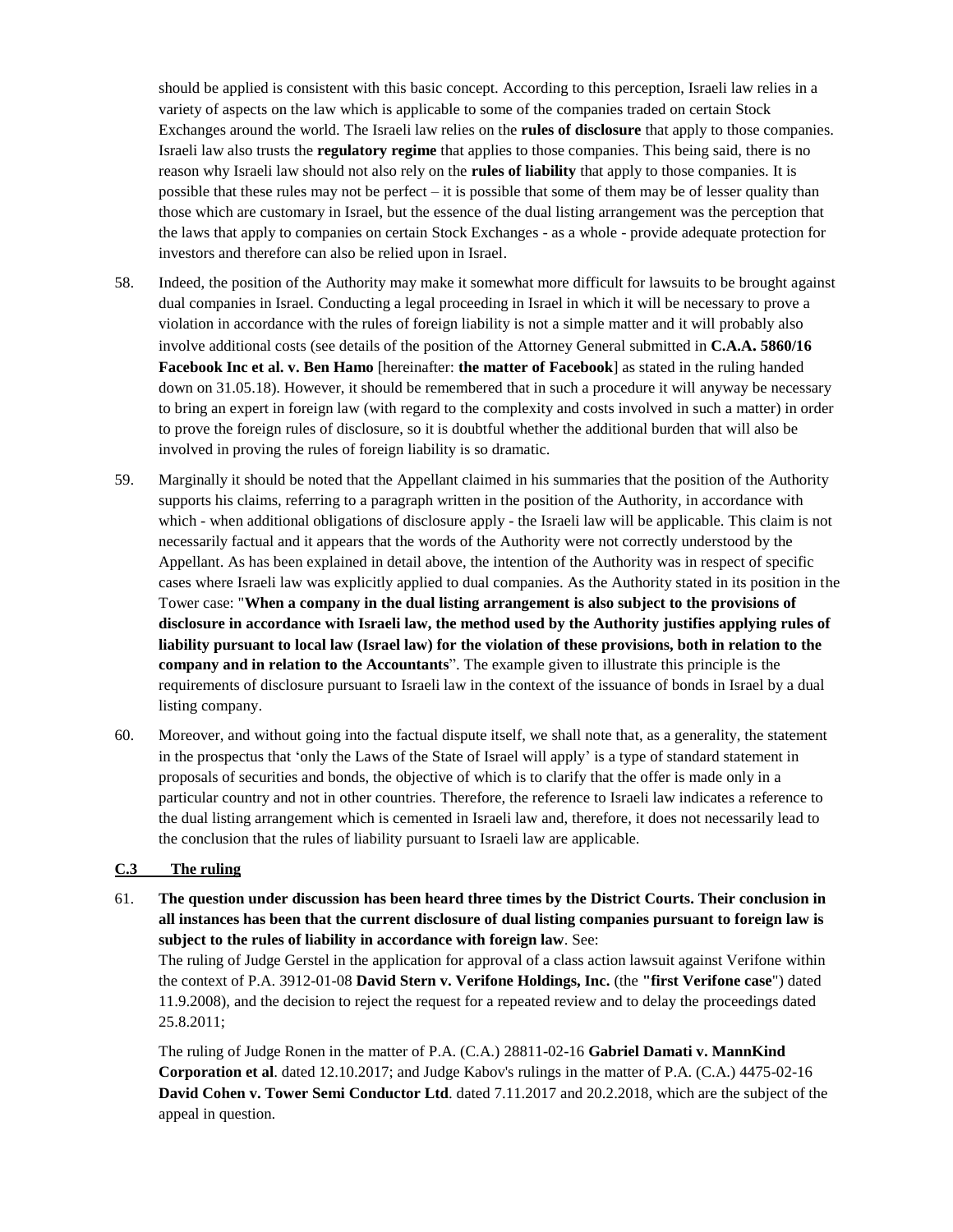62. In these judgments, a comprehensive examination was made of the language of the relevant sections and the purpose on which the dual listing arrangement is based. It is only natural there are some differences between the judgments, but as it is clear from the facts thus far, the Authority is convinced that the rulings which were made in them - in accordance with which the rules of liability which are applicable to disclosure provided by dual listing companies in accordance with foreign law are the rules of liability pursuant to foreign law - are correct.

### **D. The Law which is applicable to the auditing Accountants of a dual listing company**

- 63. **Within the context of the procedure in the Tower case, the Court ruled that the company is subject to the rules of liability of foreign law and requested the position of the Authority in the matter of the Law applicable to the Accountants of the company. The position of the Authority was that the applicable law regarding the liability of the company is also valid and applicable in respect of the liability of the auditing Accountant of the company.** There are three main reasons for this: the purpose of the dual listing arrangement regarding the reports of companies listed for trading within its framework; contradictions that may arise if different arrangements apply in the matter of the Company and its Accountants; and the ostensible lack of justification to apply a different law to the Accountants of the company.
- 64. **The purpose of the dual listing arrangement:** As has been explained in detail above, the purpose of the dual listing arrangement is to permit trading of securities of companies listed for trading on foreign exchanges in Israel as well, while relying on the law that is applicable to them overseas instead of on Israeli law, for the protection of the investing public. One basic assumption is that the applicability of foreign law, together with foreign supervision and the market discipline which is practiced on the foreign Stock Exchange, should be sufficient substitutes for the applicability of reporting obligations pursuant to Israeli law. A second basic assumption is that companies will find it very problematic dealing with two systems of law in parallel. Therefore, in the absence of an exemption from the application of Israeli law, the dual listing arrangement will not be sufficiently effective and beneficial.
- 65. Naturally this purpose would be valid not only in relation to the company that publishes the report and is primarily responsible for its content, but also in relation to the parties involved, in the report - in one form or another - amongst them the Accountants of the company.
- 66. **Contradictions that could possibly arise if different arrangements apply to the Company and to its Accountants:** As stated above, the dual liability companies should be subject to the foreign rules of liability in connection with the disclosure provided in accordance with foreign law. The application of rules of disclosure and the rules of liability which are not of foreign law alone could lead to uncertainty regarding the requirements of disclosure, and also to the matter that these will not be *de facto* requirements of disclosure pursuant to foreign law only, which will be contrary to the purpose of the dual listing arrangement.
- 67. A similar result may occur if different rules of liability apply to the company and to its Accountants. The Accountant must, after all, submit his opinion on the Financial Statements of the reporting company. The regime of liability in Israeli law may impose obligations on the Accountant in relation to the manner in which his opinion is submitted. Thus, for example, in certain circumstances, in order not to be obliged in accordance with Israeli law, the Accountant – who is subject to the regime of liability pursuant to the Israeli Securities Law - must include in his opinion attention to certain details in the reports, and even include in his opinion a remark regarding the reporting corporation's ability to continue as a living business. For the purpose of complying with this obligation on the part of the Accountant, the corporation may be required to perform a number of operations that exceed their processes and they will be bound by the regime of disclosure and liability established by the foreign law.
- 68. The conduct and responsibility of Accountants pursuant to Israeli law is conducted in accordance with a wide range of norms, including market practice (derived from, *inter alia*, the provisions of disclosure of Israeli law), the auditing rules applicable to Accountants in Israel, the positions of the Securities Authority and its activities of enforcement and, of course, Court rulings. It is not likely that these norms will "leak" into the conduct and reporting of a company required to act in accordance with the provisions of foreign law and